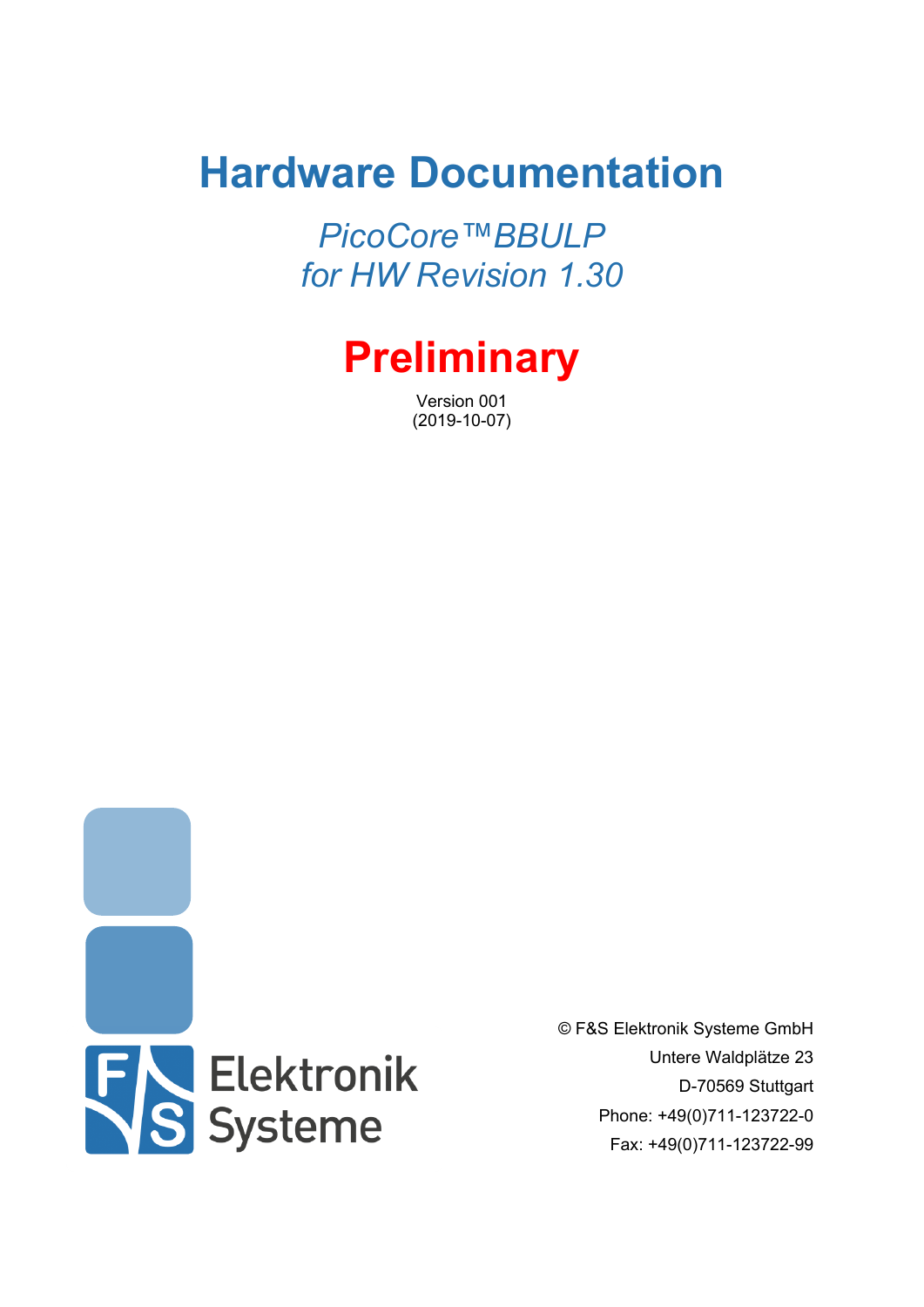## <span id="page-1-0"></span>**About This Document**

This document describes how to use the PicoCore™BBULP start interface board with mechanical and electrical information. The latest version of this document can be found at:

[http://www.fs-net.de](http://www.fs-net.de/).

## <span id="page-1-1"></span>**ESD Requirements**



All F&S hardware products are ESD (electrostatic sensitive devices). All products are handled and packaged according to ESD guidelines. Please do not handle or store ESD-sensitive material in ESD-unsafe environments. Negligent handling will harm the product and warranty claims become void.

## <span id="page-1-2"></span>**History**

| <b>Date</b>                                                              |  |     | <b>Platform</b> | A, M, R | Chapter | <b>Description</b>     | Au        |
|--------------------------------------------------------------------------|--|-----|-----------------|---------|---------|------------------------|-----------|
| 12.09.2019                                                               |  | 000 | All             |         |         | <b>Initial Version</b> | <b>MD</b> |
|                                                                          |  |     |                 |         |         |                        |           |
|                                                                          |  |     |                 |         |         |                        |           |
|                                                                          |  |     |                 |         |         |                        |           |
| $\vee$<br>Version<br>A, M, R<br>Added, Modified, Removed<br>Au<br>Author |  |     |                 |         |         |                        |           |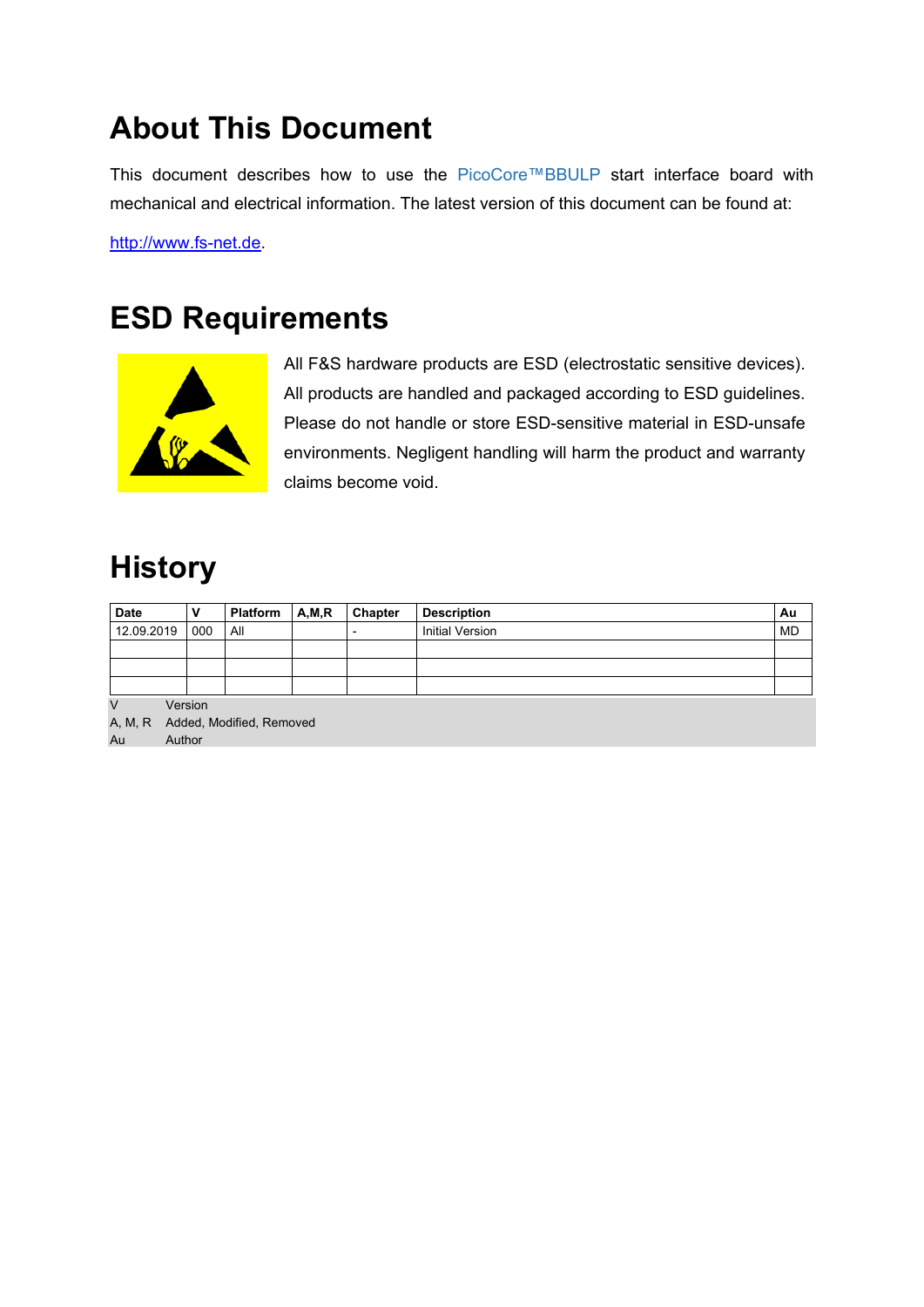# <span id="page-2-0"></span>**Table of Contents**

|                |                                       | <b>About This Document</b>        | $\boldsymbol{2}$ |  |  |  |  |
|----------------|---------------------------------------|-----------------------------------|------------------|--|--|--|--|
|                | <b>ESD Requirements</b>               |                                   | $\mathbf 2$      |  |  |  |  |
| <b>History</b> |                                       |                                   | $\mathbf 2$      |  |  |  |  |
|                | <b>Table of Contents</b>              |                                   | 3                |  |  |  |  |
| 1              | <b>Main Features</b><br>4             |                                   |                  |  |  |  |  |
| 2              |                                       | <b>Mechanical Dimensions</b>      | 5                |  |  |  |  |
|                | 2.1                                   |                                   |                  |  |  |  |  |
| 3              |                                       | Interface and signal description  | 8                |  |  |  |  |
|                | 3.1                                   |                                   |                  |  |  |  |  |
|                | 3.2                                   |                                   |                  |  |  |  |  |
| 4              | <b>Interfaces</b>                     |                                   | 9                |  |  |  |  |
|                | 4.1                                   |                                   |                  |  |  |  |  |
|                | 4.2                                   |                                   |                  |  |  |  |  |
|                | 4.3                                   |                                   |                  |  |  |  |  |
|                | 4.4                                   |                                   |                  |  |  |  |  |
|                | 4.5                                   |                                   |                  |  |  |  |  |
|                | 4.6                                   |                                   |                  |  |  |  |  |
|                | 4.7                                   |                                   |                  |  |  |  |  |
| 5              |                                       | <b>Electrical Characteristic</b>  | 21               |  |  |  |  |
|                | 5.1                                   |                                   |                  |  |  |  |  |
|                | 5.2                                   |                                   |                  |  |  |  |  |
| 6              |                                       | <b>Review service</b>             | 22               |  |  |  |  |
| 7              |                                       | <b>ESD and EMI Implementation</b> | 22               |  |  |  |  |
| 8              |                                       | <b>Second source rules</b>        | 22               |  |  |  |  |
| 9              | <b>ROHS and REACH statement</b><br>22 |                                   |                  |  |  |  |  |
| 10             |                                       | <b>Matrix Code Sticker</b>        | 23               |  |  |  |  |
| 11             | <b>Appendix</b>                       |                                   | 24               |  |  |  |  |
|                |                                       |                                   | .24              |  |  |  |  |
|                |                                       |                                   | .25              |  |  |  |  |
| $12 \,$        | <b>Content</b><br>26                  |                                   |                  |  |  |  |  |

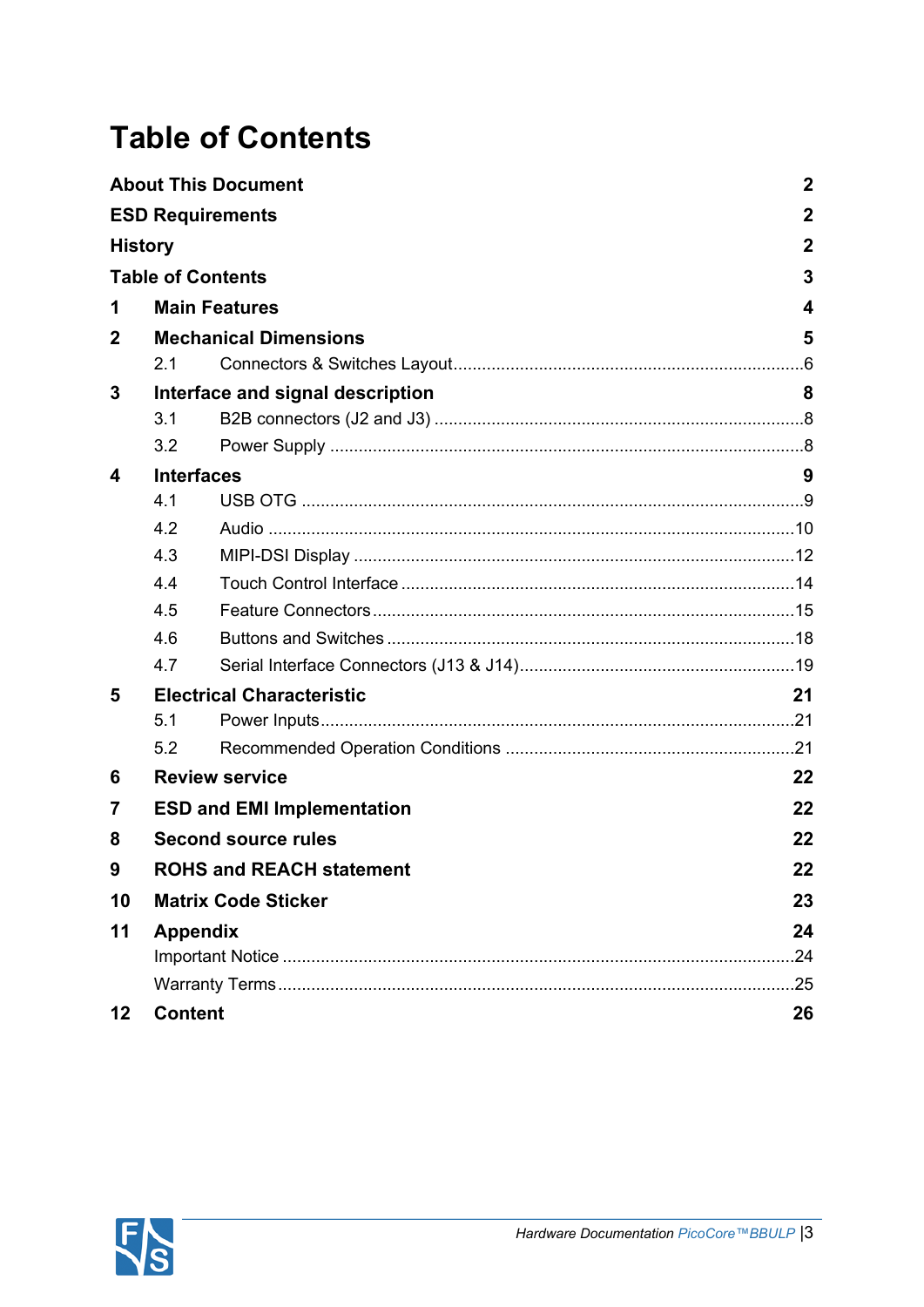# <span id="page-3-0"></span>**1 Main Features**

The following table shows the maximum possible number of each interface. Not all interfaces are available at the same time and depends on the appropriate assembly variant.

| <b>Features</b>      | <b>Description</b>                                                                                                                    |  |  |  |  |
|----------------------|---------------------------------------------------------------------------------------------------------------------------------------|--|--|--|--|
| <b>Main Board</b>    | PicoCore™MX7ULP                                                                                                                       |  |  |  |  |
| <b>DC-Input</b>      | +5V ±10% / 5V USB / 4.2V Battery ±10%                                                                                                 |  |  |  |  |
| <b>Audio</b>         | Audio IN/OUT, HP, MIC                                                                                                                 |  |  |  |  |
| <b>Display</b>       | 2-lane MIPI-DSI                                                                                                                       |  |  |  |  |
| <b>Touch Control</b> | 4-wire resistive touch input / capacitive touch via I2C                                                                               |  |  |  |  |
| <b>GPIO</b>          | max. 27                                                                                                                               |  |  |  |  |
| <b>Interfaces</b>    | 1 x USB OTG (Host/Device)<br>4 x UART (2 x with line flow control, 2 x without line flow control)<br>$4 \times 12C$<br>$1 \times SPI$ |  |  |  |  |

<span id="page-3-1"></span>*Table 1: Main Features*

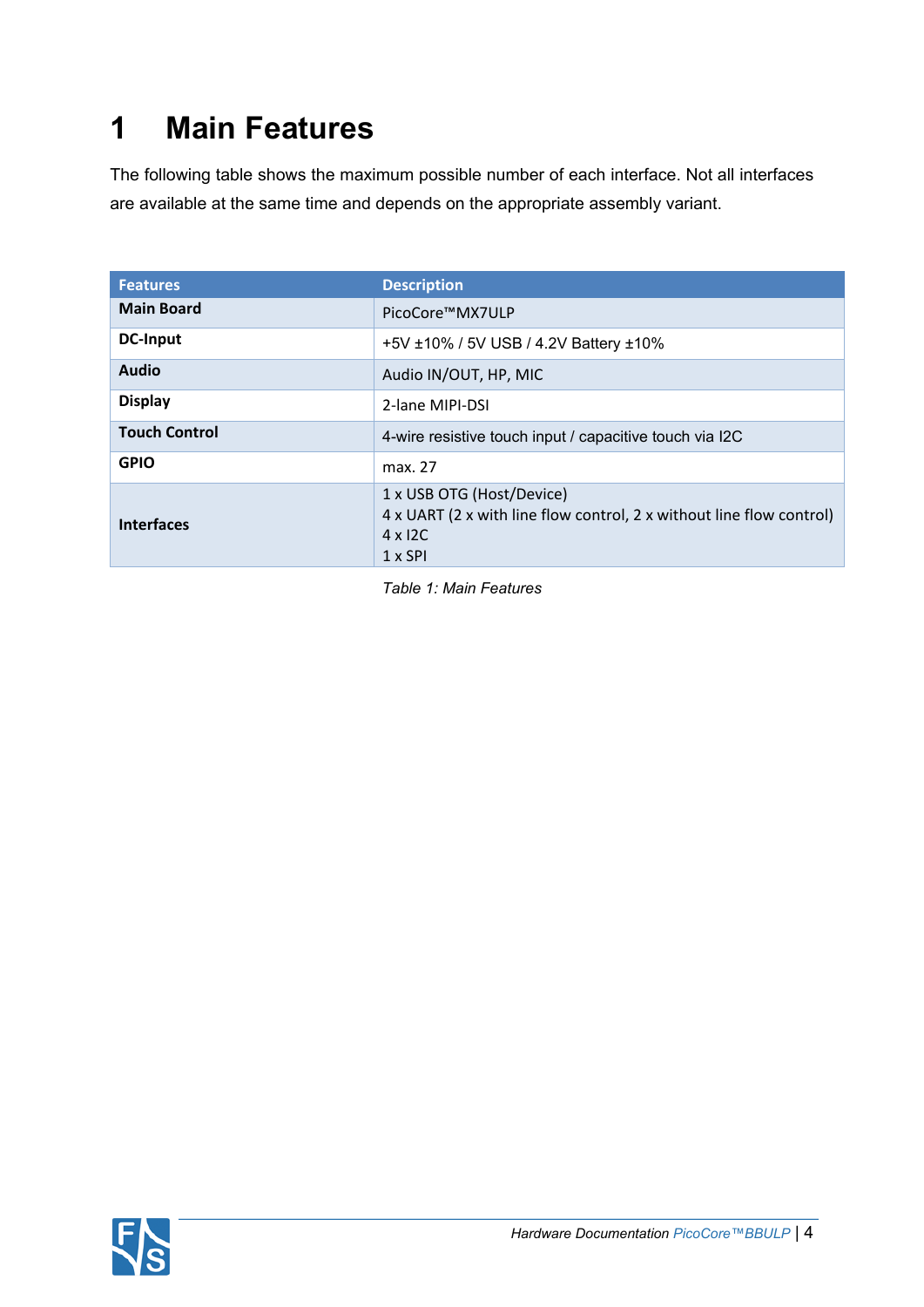#### $\begin{picture}(150,10) \put(0,0){\line(1,0){10}} \put(15,0){\line(1,0){10}} \put(15,0){\line(1,0){10}} \put(15,0){\line(1,0){10}} \put(15,0){\line(1,0){10}} \put(15,0){\line(1,0){10}} \put(15,0){\line(1,0){10}} \put(15,0){\line(1,0){10}} \put(15,0){\line(1,0){10}} \put(15,0){\line(1,0){10}} \put(15,0){\line(1,0){10}} \put(15,0){\line($  $\bullet$  $\begin{tabular}{l} \hline \rule{0pt}{2pt} \rule{0pt}{2pt} \rule{0pt}{2pt} \rule{0pt}{2pt} \rule{0pt}{2pt} \rule{0pt}{2pt} \rule{0pt}{2pt} \rule{0pt}{2pt} \rule{0pt}{2pt} \rule{0pt}{2pt} \rule{0pt}{2pt} \rule{0pt}{2pt} \rule{0pt}{2pt} \rule{0pt}{2pt} \rule{0pt}{2pt} \rule{0pt}{2pt} \rule{0pt}{2pt} \rule{0pt}{2pt} \rule{0pt}{2pt} \rule{0pt}{2pt} \rule{0pt}{2pt} \rule{0pt}{2pt} \rule{0pt}{2pt} \rule$  $\sqrt{ }$  $\mathbb{I}$  $\boxtimes$  $\overline{\omega}$ b. g,  $\overline{\mathbb{R}}$ I.  $\mathbf{r}$  $\boxtimes$  $\mathbb{H}$  $\overline{u}$  $\boxtimes$  $\boxtimes$  $\boxtimes$  $\boxtimes$  $\boxtimes$  $\overline{\mathbb{R}}$  $\overline{a}$ m.  $\overline{a}$  $\mathbf{r}$  $\overline{a}$  $\overline{\Xi}$  $\bar{u}$  $\mathbb R$  $\boxtimes$  $\boxtimes$  $\boxtimes$  $\tilde{J6}$  $J15$ 皿  $J11$  $\overline{\phantom{0}}$ J8 k 5 ┍  $\bigcirc$  $\Box\Box$  $J10$ FIFIE  $\bigcirc$  VBAT  $\mathbb{R}$  $\Box$ F<br>— D **JTAG** T,  $J1$ □  $+5V$ ◯ Þ 미미 디 Food<br>Food<br>Food 目中日 П  $\Box$ U≣<br>¦o<sup>88</sup><br>"  $\bigcirc$  GND 吅  $\Box$  $\Box$  $\Box$ J9 **ARR** ◯ | J2 **boy** 000  $\Box$ 日日  $\overline{J12}$ т  $72mm$ AUDIO  $\begin{tabular}{ccccc} H & H & H & \underline{H} \\ \end{tabular}$ 酉  $\overline{H}$ 回 日  $\,$  H  $\overline{R}$ PicoCoreMX7ULP SW1  $J14$  $\circledcirc$ SER-M4  $\begin{tabular}{ccccc} $\mathbb{H}$ & $\mathbb{H}$ & $\mathbb{H}$ \end{tabular}$  $\mathbb{H}$  $\mathbbm{H}$ **BOOTSEL**  $\overline{\rm{m}}$  $\boxtimes$  $\mathbb{R}$  $\boxtimes$ SW4 SW<sub>6</sub> SW<sub>5</sub>  $J13$ 肖肖肖 肖肖肖 SER-A7 RST  $\,$  H  $\,$ SW<sub>2</sub>  $\overline{\mathbb{R}}$  $\overline{\mathbb{N}}$  $\boxtimes$ ōī Öħ  $_{\rm H}$  $\mathbb H$ 101101101  $\mathbf{r}$  $\mathbf{H}$  $\overline{u}$ Ē  $J3$ ON/OFF SW3  $116$  $\overline{17}$  $\sqrt{a}$  $E$ ่ะ  $\mathbf{H}$  $\mathbf{H}$  $\overline{\textrm{H}}$  $\mathbbm{H}$  $\overline{\textrm{H}}$  $\,$  H BAT  $\boxtimes$ ■ ■ |□ 晋 E 昌 Ħ 冨 耳 晋 酉 晋 冨  $\overline{\mathbb{H}}$  $\overline{\mathbb{R}}$  $\overline{\mathbb{H}}$ E  $\mathbb{R}$ H  $\mathbb{R}$  $\mathbb{R}$ Ħ  $\mathbf{H}$ H H E  $\mathbb{R}$  $\overline{\phantom{a}}$  $100mm$

## <span id="page-4-0"></span>**2 Mechanical Dimensions**

<span id="page-4-2"></span>*Figure 1: Mechanical Dimensions [mm]*

| <b>Dimensions</b>                      | <b>Description</b>                                                          |
|----------------------------------------|-----------------------------------------------------------------------------|
| <b>Size</b>                            | 100mm x 72mm                                                                |
| <b>PCB Thickness</b>                   | $1.5$ mm $\pm$ 0.1mm                                                        |
| Height of the parts on the top side    | 9 <sub>mm</sub>                                                             |
| Height of the parts on the bottom side | 2.7 <sub>mm</sub>                                                           |
| Weight                                 | 47gr (without PicoCore™MX7ULP Module)<br>54gr (with PicoCore™MX7ULP Module) |

<span id="page-4-1"></span>*Table 2: Mechanical Dimensions*

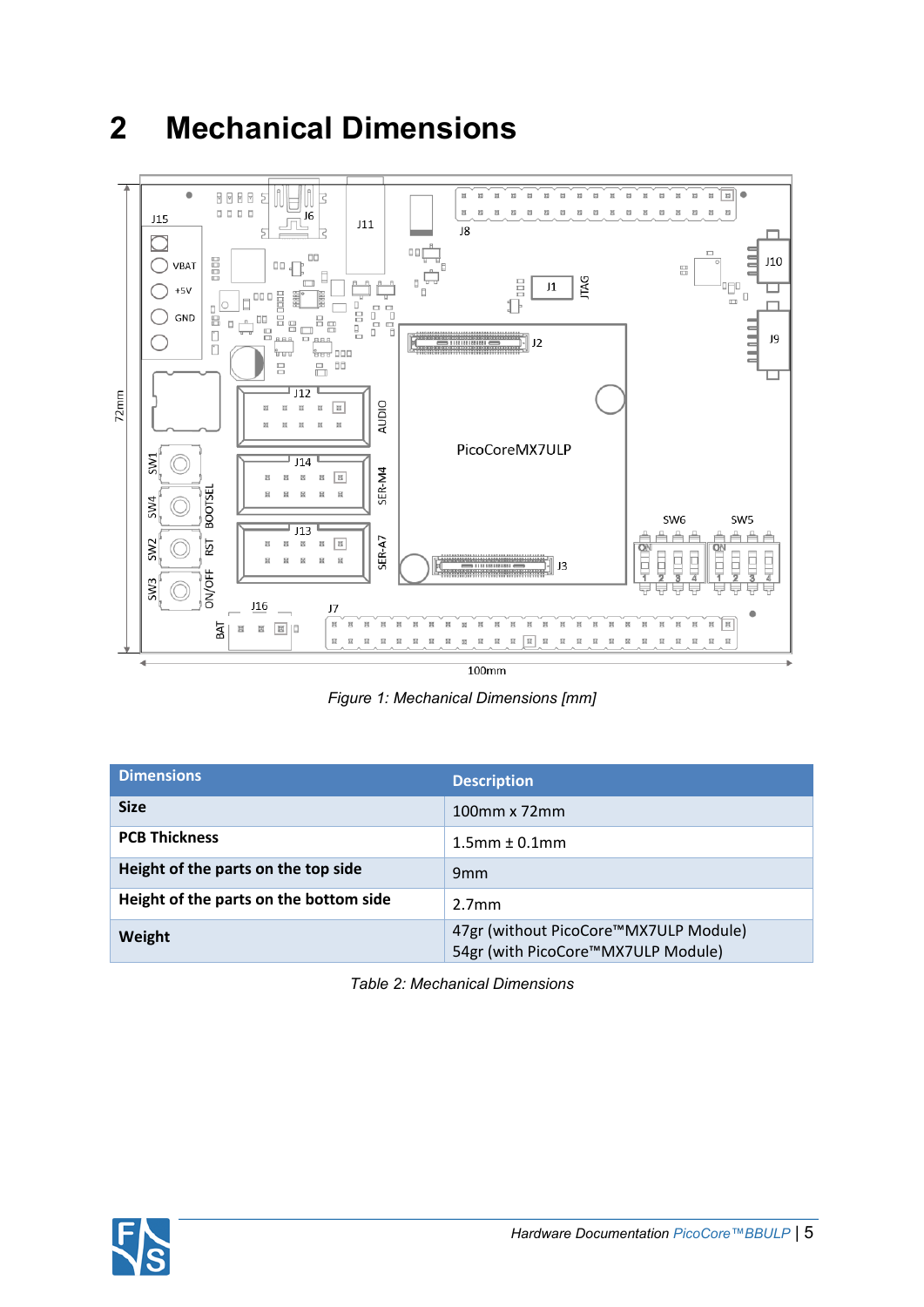#### <span id="page-5-0"></span>**2.1 Connectors & Switches Layout**



<span id="page-5-1"></span>



<span id="page-5-2"></span>

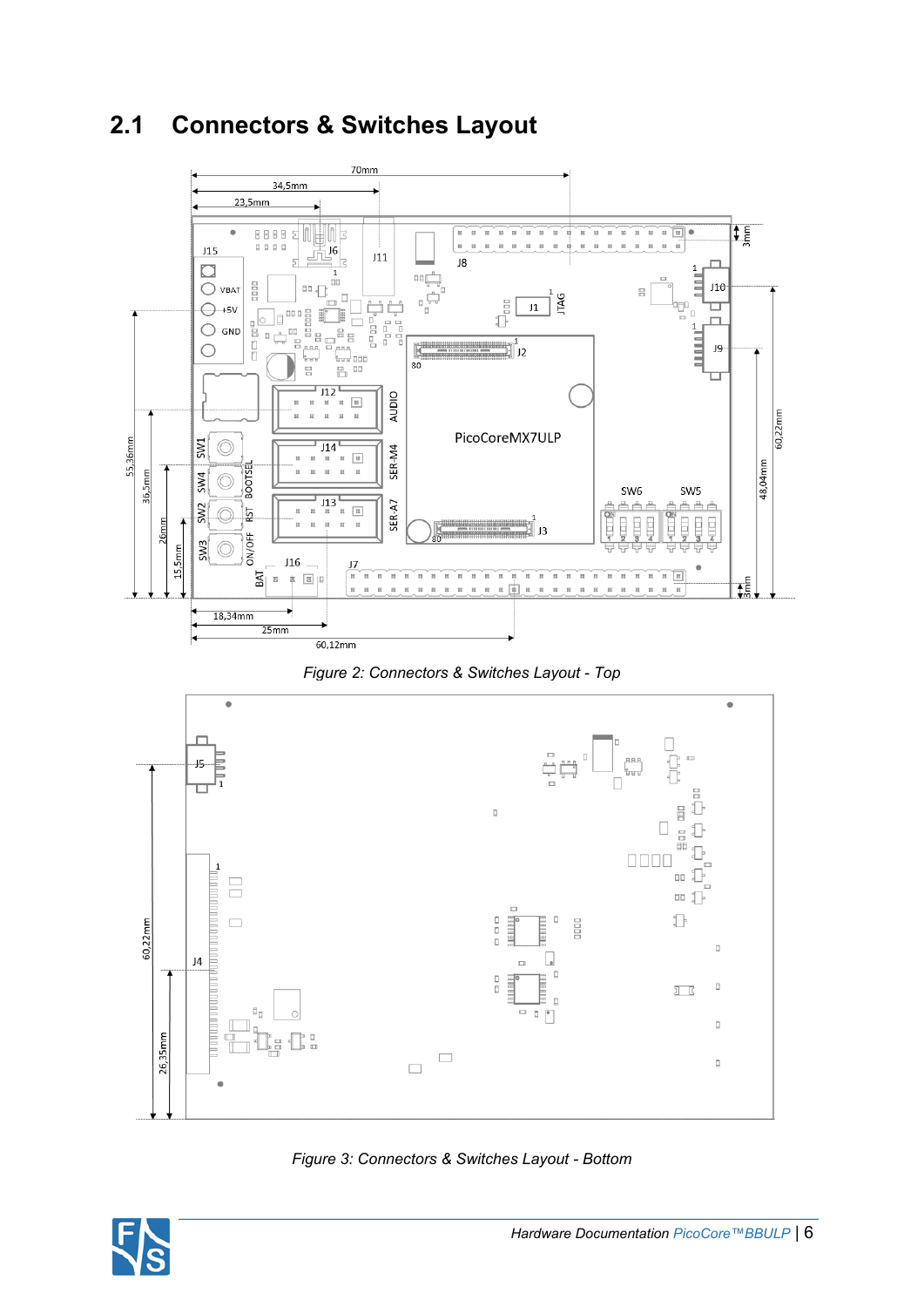| Des.            | <b>Description</b>                           | <b>Remarks</b>                  |
|-----------------|----------------------------------------------|---------------------------------|
| J1              | <b>JTAG Connector</b>                        | Top Side, 10-pins               |
| J2              | PicoCore Board to Board Connector            | Top Side, 80-pins               |
| J3              | PicoCore Board to Board Connector            | Top Side, 80-pins               |
| J4              | <b>Display Connector</b>                     | Bottom Side, 30-pins            |
| J <sub>5</sub>  | Display Control Connector                    | Bottom Side, 4-pins             |
| J6              | <b>USB Connector</b>                         | Top Side, Host & Device         |
| J7              | GPIO (Feature) Connector                     | Top Side, 50-pins               |
| J8              | GPIO (Feature) Connector                     | Top Side, 34-pins               |
| J9              | <b>I2C Connector</b>                         | Top Side, 5-pins                |
| J10             | <b>Touch Screen Connector</b>                | Top Side, 4-pins                |
| J11             | Headphone and MIC                            | Top Side, 3,5mm Jack compatible |
| J12             | Audio IN / OUT                               | Top Side, 10-pins               |
| J13             | UART A7 (Debug Port), RS232 only RXD and TXD | Top Side, 10-pins               |
| J14             | UART M4, RS232 with RXD, TXD, RTS and CTS    | Top Side, 10-pins               |
| J15             | <b>Power Connector</b>                       | Top Side, 5-pins                |
| J16             | <b>Battery Connector</b>                     | Top Side, 3-pins                |
| SW1             | <b>Tamper Detection Button</b>               | Top Side, Tact Switch           |
| SW <sub>2</sub> | Reset In Button                              | Top Side, Tact Switch           |
| SW <sub>3</sub> | On/Off Button                                | Top Side, Tact Switch           |
| SW4             | <b>Boot Select Button</b>                    | Top Side, Tact Switch           |
| SW <sub>5</sub> | SPI/I2C Selection Switch                     | Top Side, Coding Switch         |
| SW <sub>6</sub> | SPI/I2C Selection Switch                     | Top Side, Coding Switch         |

<span id="page-6-0"></span>*Table 3: Connectors & Switches List*

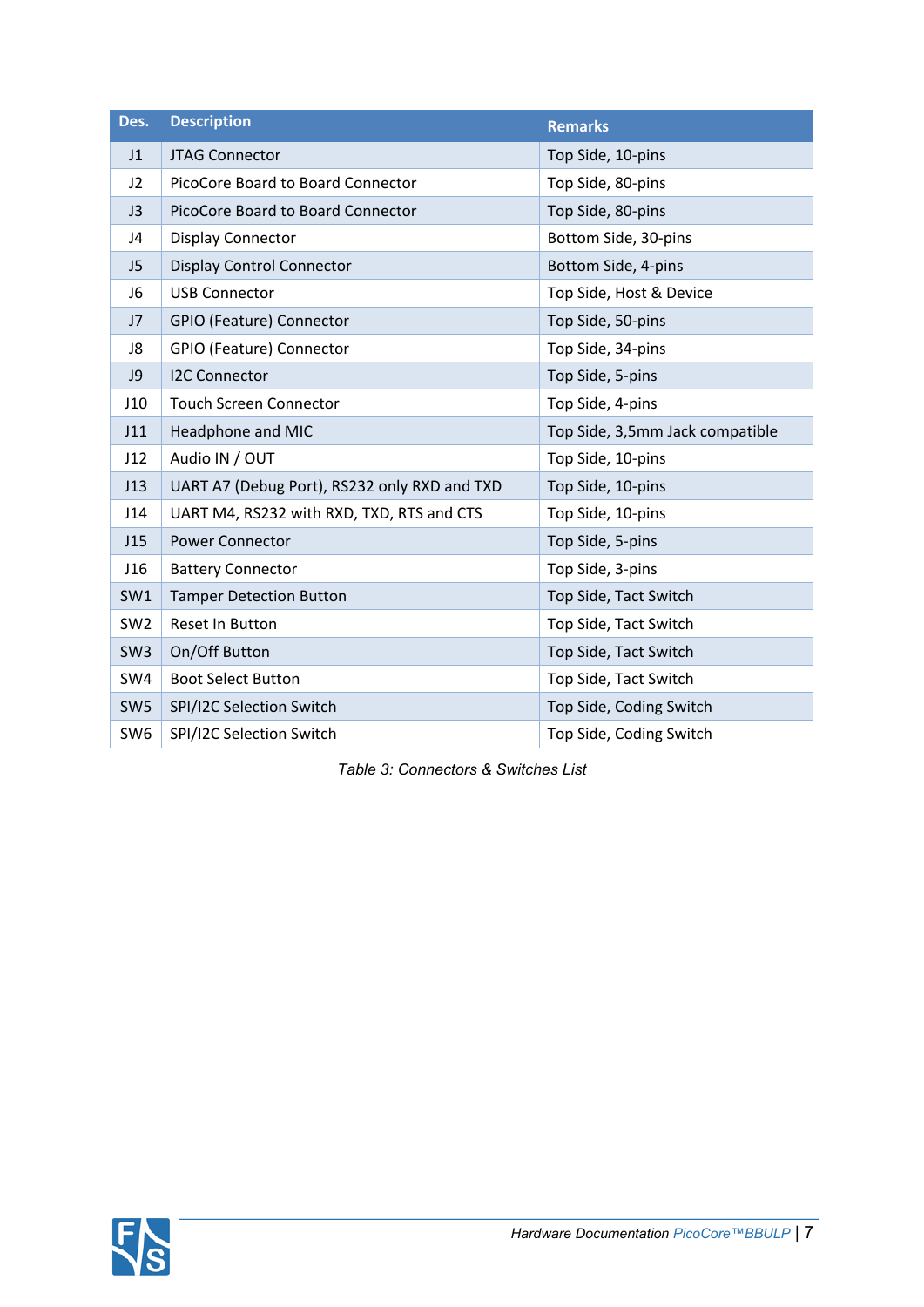## <span id="page-7-0"></span>**3 Interface and signal description**

## <span id="page-7-1"></span>**3.1 B2B connectors (J2 and J3)**

Type: DF40C-80DS-0.4V (51) [or another pin compatible connector with different height]

Manufacturer: Hirose

Please refer the [PicoCore](https://www.fs-net.de/de/produkte/picocore/) module datasheet for pin-out assignments.

## <span id="page-7-2"></span>**3.2 Power Supply**

The PicoCore base board has a 5 way connector with 3,81mm pitch for an external DC power supply.

Connector Base Board: Würth WR-TBL Series 322 – 5- pins

Matching Connector: Würth WR-TBL Series 2109



<span id="page-7-4"></span>*Figure 4: Power Supply Connector*

| J15<br>Pin   | <b>Signal Name</b> | 1/0        | Remarks                                                         |
|--------------|--------------------|------------|-----------------------------------------------------------------|
| $\mathbf{1}$ | <b>NC</b>          |            |                                                                 |
| 2            | <b>VBAT IN</b>     | <b>PWR</b> | Voltage: 2.2V-3.45V (*Optional for external RTC voltage supply) |
| 3            | PSU 5VO            | <b>PWR</b> | Voltage: 4.5V-5.5V                                              |
| 4            | GND                | <b>PWR</b> |                                                                 |
| 5            | <b>NC</b>          |            |                                                                 |

<span id="page-7-3"></span>

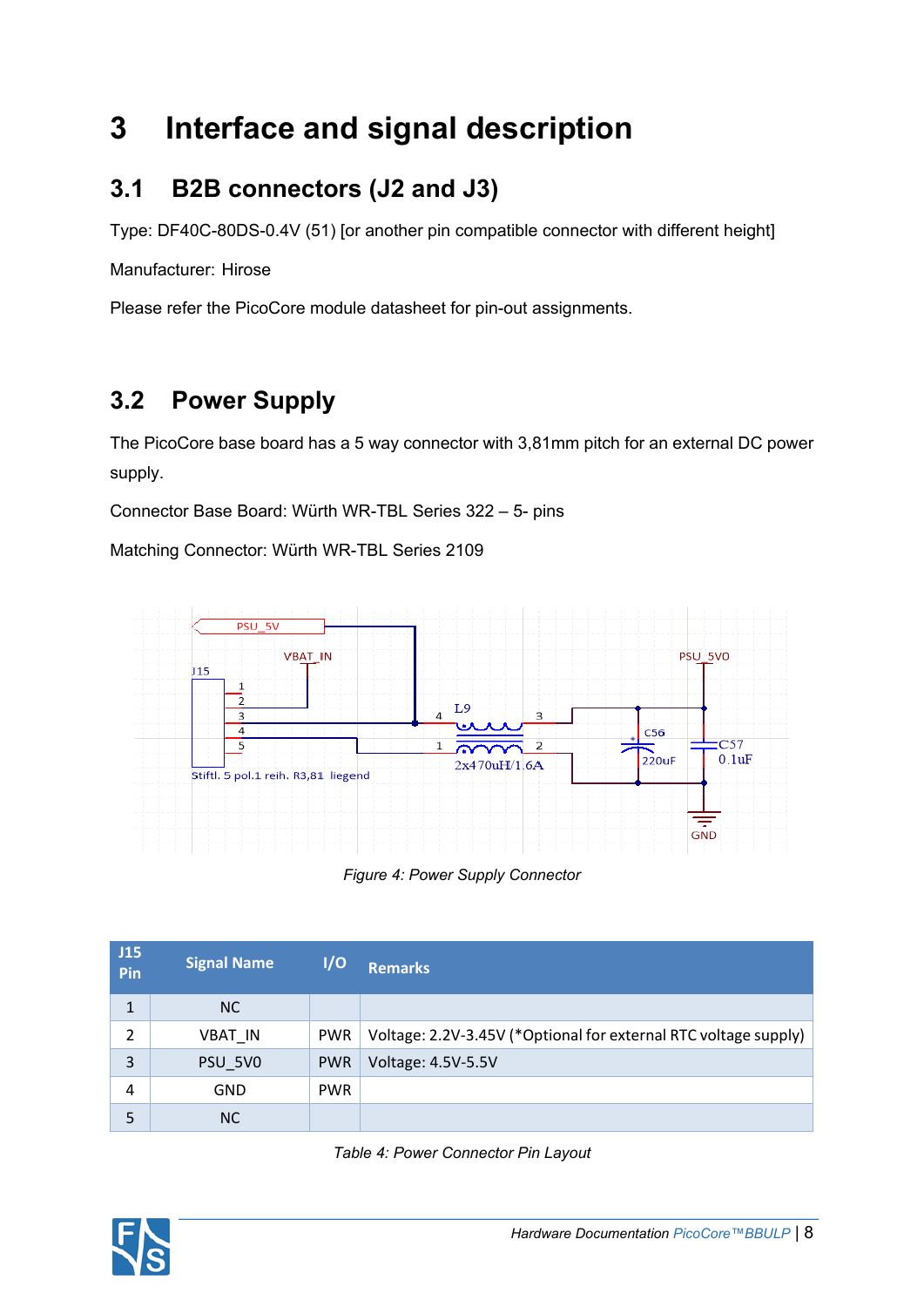## <span id="page-8-0"></span>**4 Interfaces**

#### <span id="page-8-1"></span>**4.1 USB OTG**

The USB OTG port can operate as device or as a host port. The USB differential signals are routed with an impedance of 90Ω.

Connector type: Würth USB2.0 mini-B



<span id="page-8-3"></span>*Figure 5: USB Host Full Feature Example*

| J <sub>6</sub><br>Pin | <b>Signal Name</b> | <b>PicoCore Pin</b><br><b>Number</b> | 1/O        | <b>Voltage</b> | <b>Remarks</b>                                |
|-----------------------|--------------------|--------------------------------------|------------|----------------|-----------------------------------------------|
|                       | USB OTG VBUS       |                                      | <b>PWR</b> | 5V             | Input in device mode and output in host mode  |
| 2                     | USB OTG N          | $J3-75$                              | I/O diff   |                | Differential data line routed with $90\Omega$ |
| 3                     | USB OTG P          | $J3-77$                              | I/O diff   |                | Differential data line routed with $90\Omega$ |
| 4                     | USB OTG ID         | $J3-78$                              |            | 1.82V          |                                               |
| 5                     | <b>GND</b>         |                                      | <b>PWR</b> | <b>GND</b>     |                                               |

<span id="page-8-2"></span>*Table 5: USB OTG Interface Pin Layout*

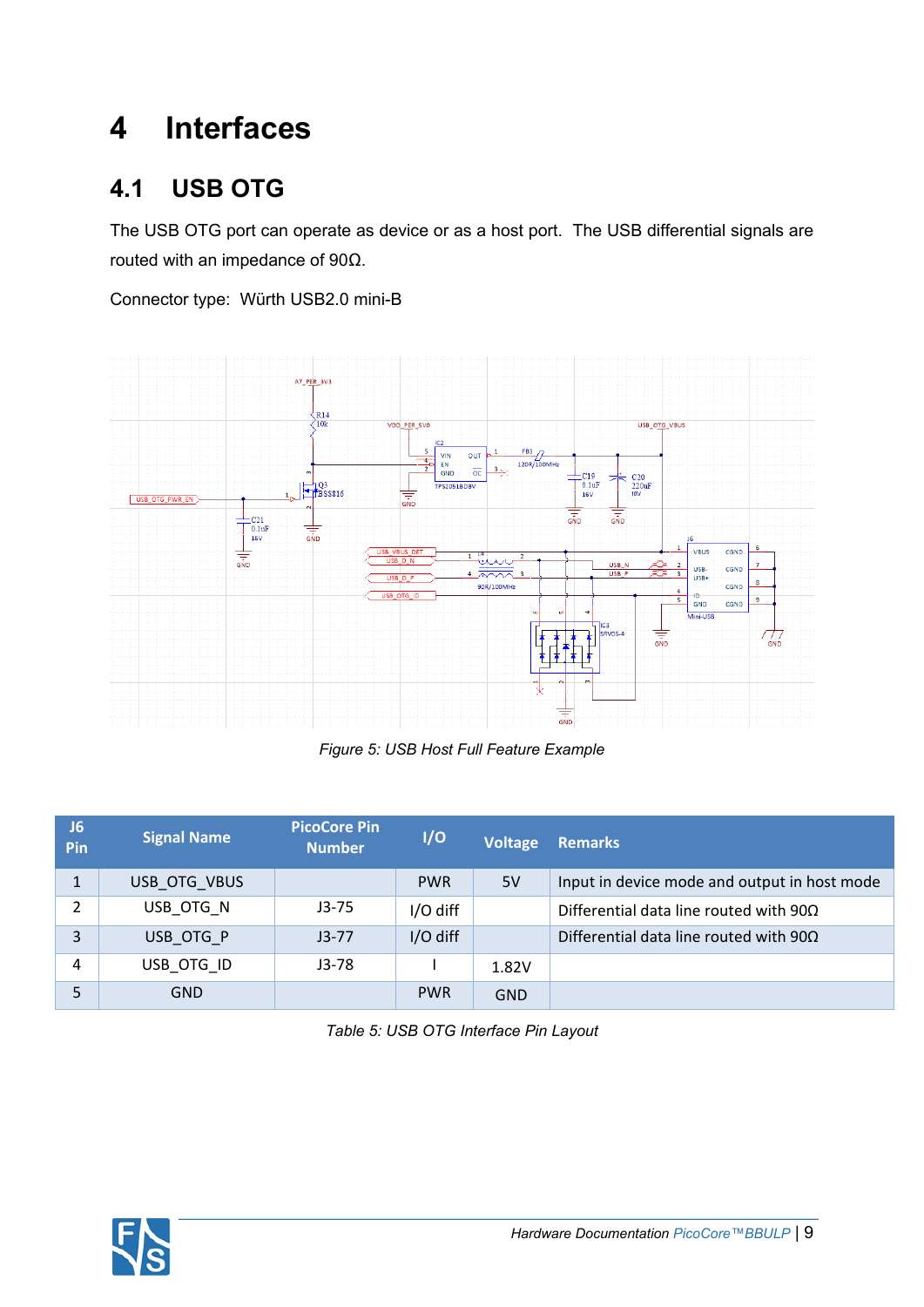## <span id="page-9-0"></span>**4.2 Audio**

The PicoCore base board provides a 3.5mm audio jack for the headphone and mic. Connector type: CUI SJ2-357X-SMT



<span id="page-9-2"></span>*Figure 6: Headphone and Mic*

| J11<br>Pin     | <b>Signal Name</b> | <b>PicoCore Pin</b><br><b>Number</b> | I/O        | Voltage    | <b>Remarks</b> |
|----------------|--------------------|--------------------------------------|------------|------------|----------------|
|                | AUDIO_GND          | $J2-79$                              | <b>PWR</b> | <b>GND</b> |                |
| $\overline{2}$ | <b>LHPOUT</b>      | $J2-75$                              | O          |            |                |
| 3              | <b>RHPOUT</b>      | $J2-77$                              | O          |            |                |
| 4              | <b>MICIN</b>       | $J2-80$                              |            |            |                |

<span id="page-9-1"></span>*Table 6: Headphone Jack Pin Layout*

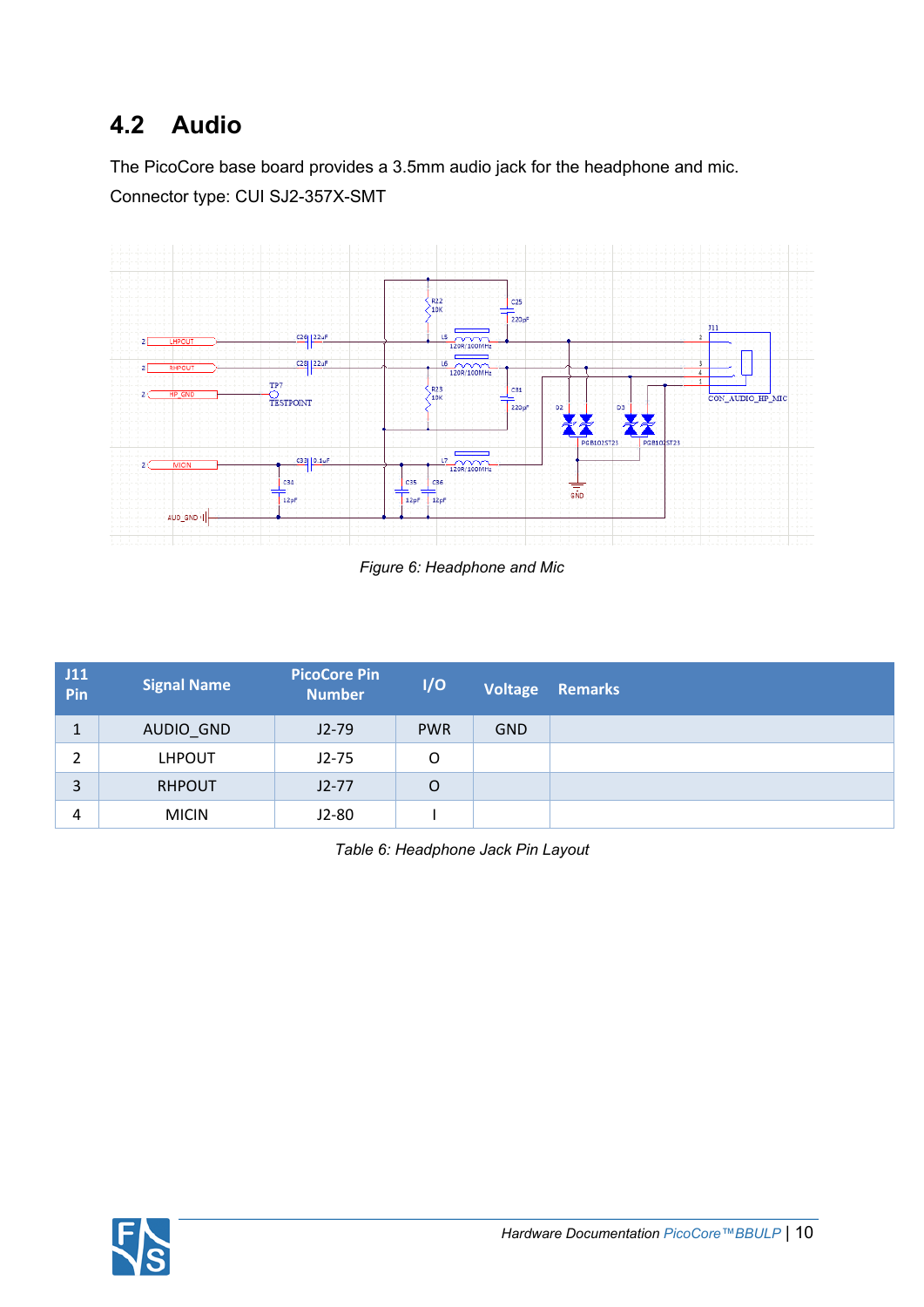On the PicoCore Baseboard there is also a connector (J12) for the Audio IN and OUT signals. Connector type: FCI 75869



<span id="page-10-1"></span>*Figure 7: Audio Connector*

| J12<br>Pin     | <b>Signal Name</b> | <b>PicoCore Pin</b><br><b>Number</b> | I/O                       | <b>Voltage</b>            | <b>Remarks</b> |
|----------------|--------------------|--------------------------------------|---------------------------|---------------------------|----------------|
| $\mathbf{1}$   | <b>LOUT</b>        | $J2-68$                              | $\circ$                   |                           |                |
| 2              | AUD_GND            | J2-66/72/78                          | <b>PWR</b>                | <b>GND</b>                |                |
| 3              | <b>ROUT</b>        | $J2-70$                              | $\circ$                   |                           |                |
| 4              | NC                 | X                                    | X                         | X                         |                |
| 5              | <b>NC</b>          | $\mathsf{X}$                         | $\boldsymbol{\mathsf{X}}$ | $\boldsymbol{\mathsf{X}}$ |                |
| 6              | NC                 | X                                    | X                         | $\pmb{\mathsf{X}}$        |                |
| $\overline{7}$ | <b>RIN</b>         | $J2-76$                              |                           |                           |                |
| 8              | NC                 | X                                    | $\boldsymbol{\mathsf{X}}$ | $\boldsymbol{\mathsf{X}}$ |                |
| 9              | <b>LIN</b>         | $J2-74$                              |                           |                           |                |
| 10             | NC                 | Χ                                    | Χ                         | $\pmb{\mathsf{X}}$        |                |

<span id="page-10-0"></span>

| Table 7: Audio Connector Pin Layout |  |
|-------------------------------------|--|
|-------------------------------------|--|

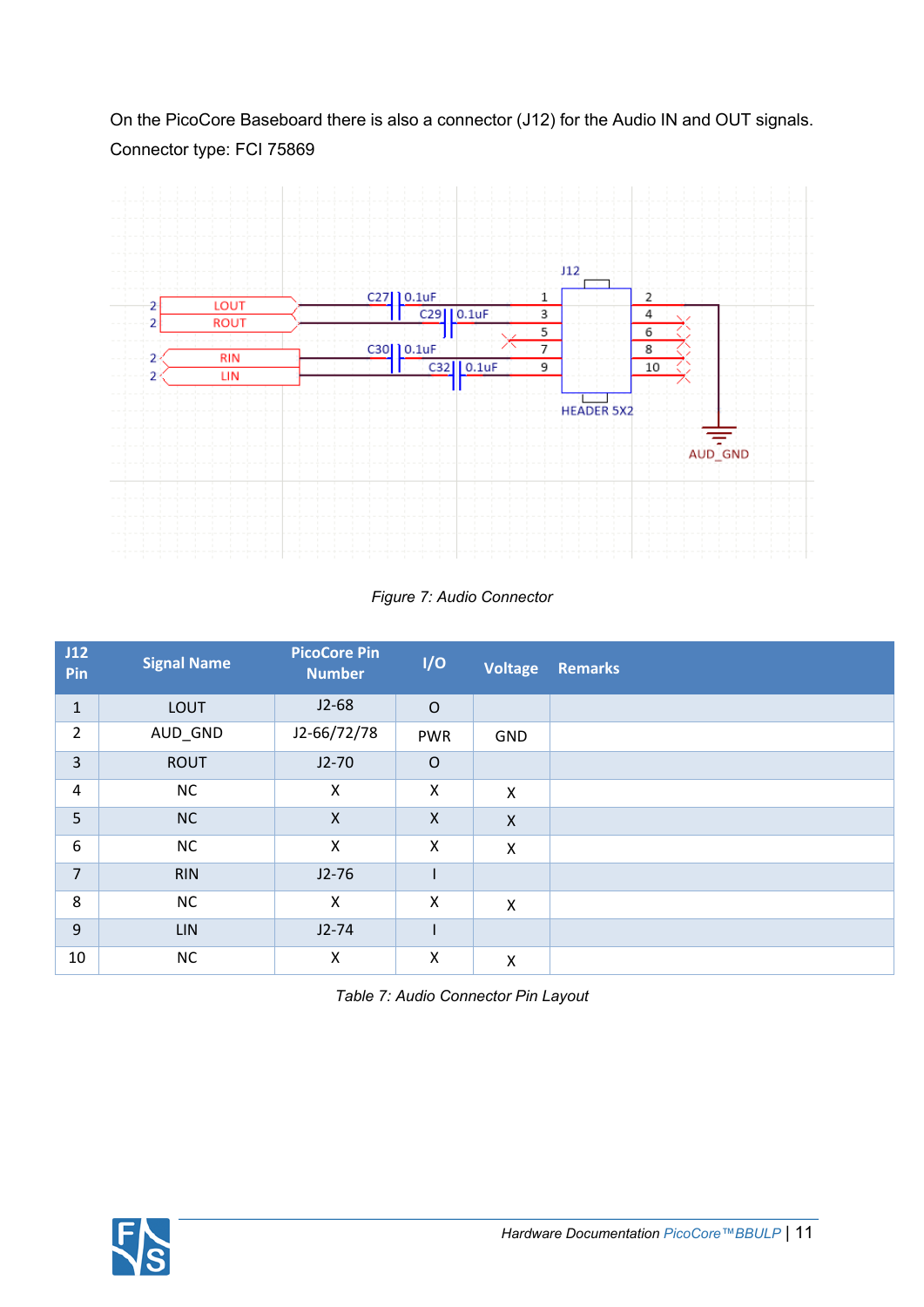## <span id="page-11-0"></span>**4.3 MIPI-DSI Display**

The PicoCore base board provides a 30-pin connector for the MIPI-DSI display.

| J <sub>4</sub><br>Pin   | <b>Signal Name</b> | <b>PicoCore Pin</b><br><b>Number</b> | I/O                | Voltage            | <b>Remarks</b> |
|-------------------------|--------------------|--------------------------------------|--------------------|--------------------|----------------|
| $\mathbf 1$             | DSI_DATA0_N        | $J2-26$                              | I/O                |                    |                |
| $\overline{2}$          | DSI_DATA0_P        | $J2-24$                              | I/O                |                    |                |
| $\overline{3}$          | DSI_DATA1_N        | $J2-38$                              | I/O                |                    |                |
| $\overline{\mathbf{4}}$ | DSI_DATA1_P        | $J2-36$                              | I/O                |                    |                |
| 5                       | NC                 | $\pmb{\mathsf{X}}$                   | $\pmb{\mathsf{X}}$ | $\pmb{\mathsf{X}}$ |                |
| $\boldsymbol{6}$        | NC                 | $\mathsf X$                          | $\pmb{\times}$     | $\pmb{\mathsf{X}}$ |                |
| $\overline{7}$          | <b>GND</b>         |                                      | <b>PWR</b>         | <b>GND</b>         |                |
| 8                       | DSI_CLK_N          | $J2-32$                              | I/O                |                    |                |
| $\boldsymbol{9}$        | DSI_CLK_P          | $J2-30$                              | I/O                |                    |                |
| $10\,$                  | $NC$               | $\pmb{\mathsf{X}}$                   | $\pmb{\mathsf{X}}$ | $\pmb{\mathsf{X}}$ |                |
| 11                      | NC                 | $\pmb{\mathsf{X}}$                   | $\mathsf X$        | $\mathsf X$        |                |
| 12                      | $NC$               | $\pmb{\mathsf{X}}$                   | $\mathsf X$        | $\pmb{\mathsf{X}}$ |                |
| 13                      | NC                 | $\mathsf X$                          | $\mathsf X$        | $\pmb{\mathsf{X}}$ |                |
| 14                      | <b>GND</b>         |                                      | <b>PWR</b>         | GND                |                |
| 15                      | NC                 | $\mathsf X$                          | $\mathsf X$        | $\pmb{\mathsf{X}}$ |                |
| 16                      | NC                 | $\pmb{\mathsf{X}}$                   | $\pmb{\times}$     | $\pmb{\mathsf{X}}$ |                |
| 17                      | <b>GND</b>         |                                      | <b>PWR</b>         | <b>GND</b>         |                |
| 18                      | $NC$               | $\pmb{\mathsf{X}}$                   | X                  | $\pmb{\mathsf{X}}$ |                |
| 19                      | NC                 | $\mathsf X$                          | $\mathsf X$        | $\mathsf X$        |                |
| $20\,$                  | $NC$               | $\pmb{\mathsf{X}}$                   | $\mathsf X$        | $\pmb{\mathsf{X}}$ |                |
| 21                      | NC                 | $\mathsf X$                          | $\mathsf X$        | $\pmb{\mathsf{X}}$ |                |
| 22                      | $NC$               | $\pmb{\mathsf{X}}$                   | $\pmb{\mathsf{X}}$ | $\pmb{\mathsf{X}}$ |                |
| 23                      | NC                 | $\pmb{\mathsf{X}}$                   | $\pmb{\mathsf{X}}$ | $\pmb{\mathsf{X}}$ |                |
| 24                      | GND                |                                      | <b>PWR</b>         | GND                |                |
| 25                      | TOUCH_SDA          | $J2-58$                              | I/O                | 3.3V               | Shared with J9 |
| 26                      | TOUCH_IRQ#         | $J2-25$                              | $\mathsf{I}$       | 3.3V               | Shared with J9 |
| 27                      | TOUCH_SCL          | $J2-60$                              | I/O                | 3.3V               | Shared with J9 |
| 28                      | MIPI_RESET#        | $J2-27$                              | $\mathbf{I}$       | 3.3V               |                |
| 29                      | <b>VLCD</b>        |                                      | <b>PWR</b>         | 3.3V               |                |
| 30 <sup>°</sup>         | <b>VLCD</b>        |                                      | <b>PWR</b>         | 3.3V               |                |

Connector type: ES&S STE-FI-X30S-HF-NPB-TW

<span id="page-11-1"></span>*Table 8: MIPI Display Connector Pin Layout*

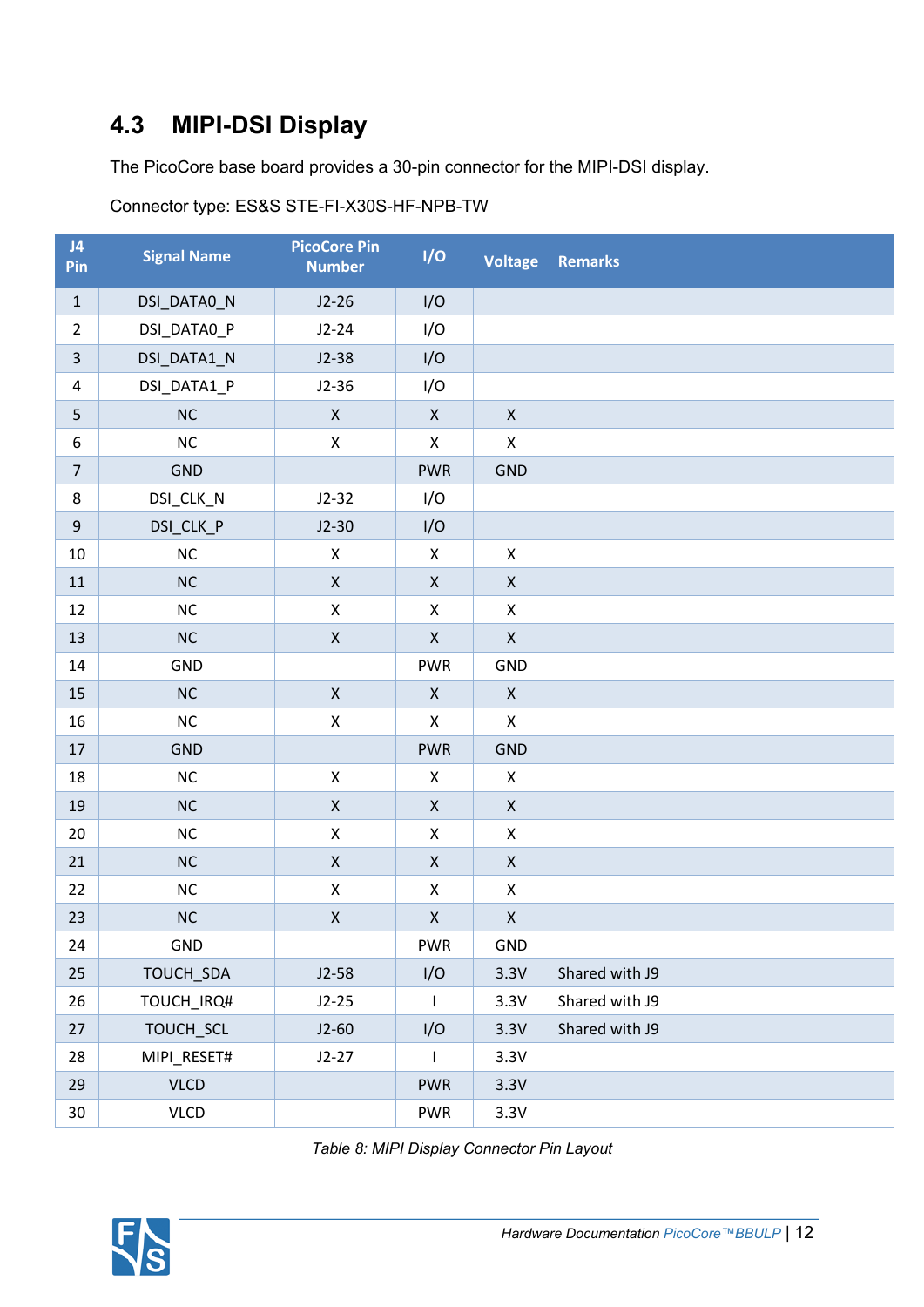To control the LCD voltage and backlight, backlight control connector (J5) have to be used properly. Bypassing this connector and using the LCD with "Backlight Always On" mode, the FB1 has to be assembled. (FB1: 700R/90MHz-1206-Ferrite Bead)

| J5<br>Pin | <b>Signal Name</b> | <b>PicoCore Pin</b><br><b>Number</b> | I/O        | Voltage    | <b>Remarks</b>              |
|-----------|--------------------|--------------------------------------|------------|------------|-----------------------------|
| 1         | VLCD ON            | $J3-38$                              | I/O        | 3.3V       | Display on/off              |
| 2         | BL_ON              | $J3-36$                              | I/O        | 3.3V       | Backlight on/off            |
| 3         | BL PWM             | $J2-29$                              | I/O        |            | <b>Backlight Brightness</b> |
| 4         | GND                |                                      | <b>PWR</b> | <b>GND</b> |                             |

<span id="page-12-0"></span>*Table 9: I<sup>2</sup>C Touch Control Interface*



<span id="page-12-1"></span>*Figure 8: LCD Voltage Control*

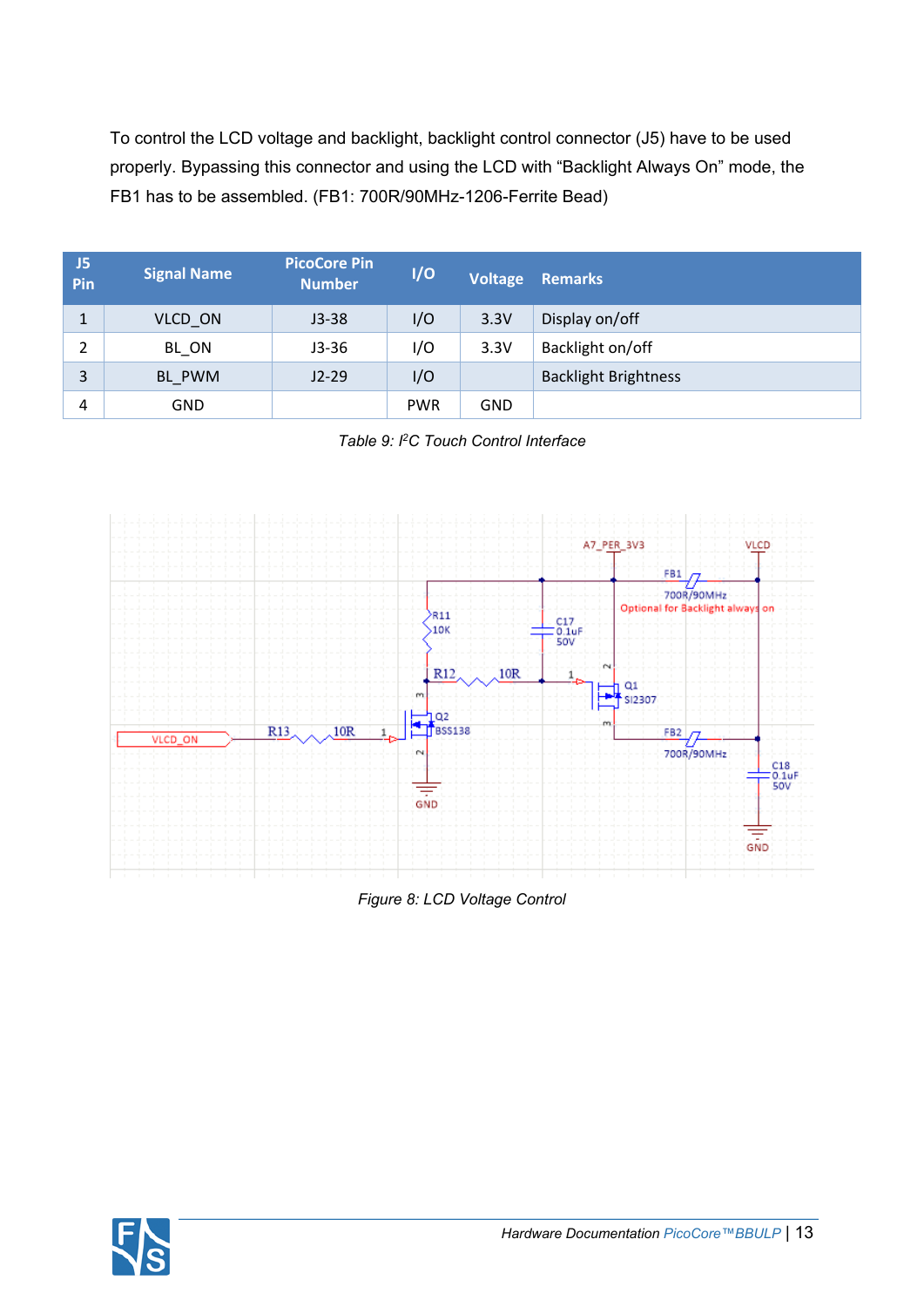#### <span id="page-13-0"></span>**4.4 Touch Control Interface**

PicoCore supports both 4/5-wire resistive touch control and capacitive proximity sensing via I <sup>2</sup>C with Semtech SX8675 (IC4). The baseboard provides a 6-pin connector (J9) for the I²C signals and a 4-pin connector (J10) for the electrode signals in order to use touch control interface.

Connector types: Hirose DF13-6P-1.25H (20) - J9

Hirose DF13-4P-1.25H (20) – J10

| J9<br>Pin      | <b>Signal Name</b> | <b>PicoCore Pin</b><br><b>Number</b> | I/O        | Voltage    | <b>Remarks</b> |
|----------------|--------------------|--------------------------------------|------------|------------|----------------|
| $\mathbf{1}$   | A7 PER 3V3         |                                      | <b>PWR</b> | 3.3V       |                |
| $\overline{2}$ | TOUCH SDA          | $J2-58$                              | I/O        | 3.3V       | Shared with J4 |
| 3              | TOUCH SCL          | $J2-60$                              | I/O        | 3.3V       | Shared with J4 |
| $\overline{4}$ | TOUCH RST#         | $J2-20$                              | O          | 3.3V       |                |
| 5              | TOUCH_IRQ#         | $J2-25$                              |            | 3.3V       | Shared with J4 |
| 6              | <b>GND</b>         |                                      | <b>PWR</b> | <b>GND</b> |                |

<span id="page-13-1"></span>*Table 10: I<sup>2</sup>C Touch Control Interface*

| J10<br>Pin   | <b>Signal Name</b> | <b>PicoCore Pin</b><br><b>Number</b> | I/O        | <b>Voltage</b> | <b>Remarks</b> |
|--------------|--------------------|--------------------------------------|------------|----------------|----------------|
| $\mathbf{1}$ | A7 PER 3V3         |                                      | <b>PWR</b> | 3.3V           |                |
| 2            | TOUCH SDA          | $J2-58$                              | I/O        | 3.3V           | Shared with J4 |
| 3            | TOUCH SCL          | $J2-60$                              | I/O        | 3.3V           | Shared with J4 |
| 4            | TOUCH RST#         | $J2-20$                              | O          | 3.3V           |                |
| 5            | <b>TOUCH IRQ#</b>  | $J2-25$                              |            | 3.3V           | Shared with J4 |
| 6            | <b>GND</b>         |                                      | <b>PWR</b> | <b>GND</b>     |                |

<span id="page-13-2"></span>*Table 11: Touch Control Interface Data Signals*

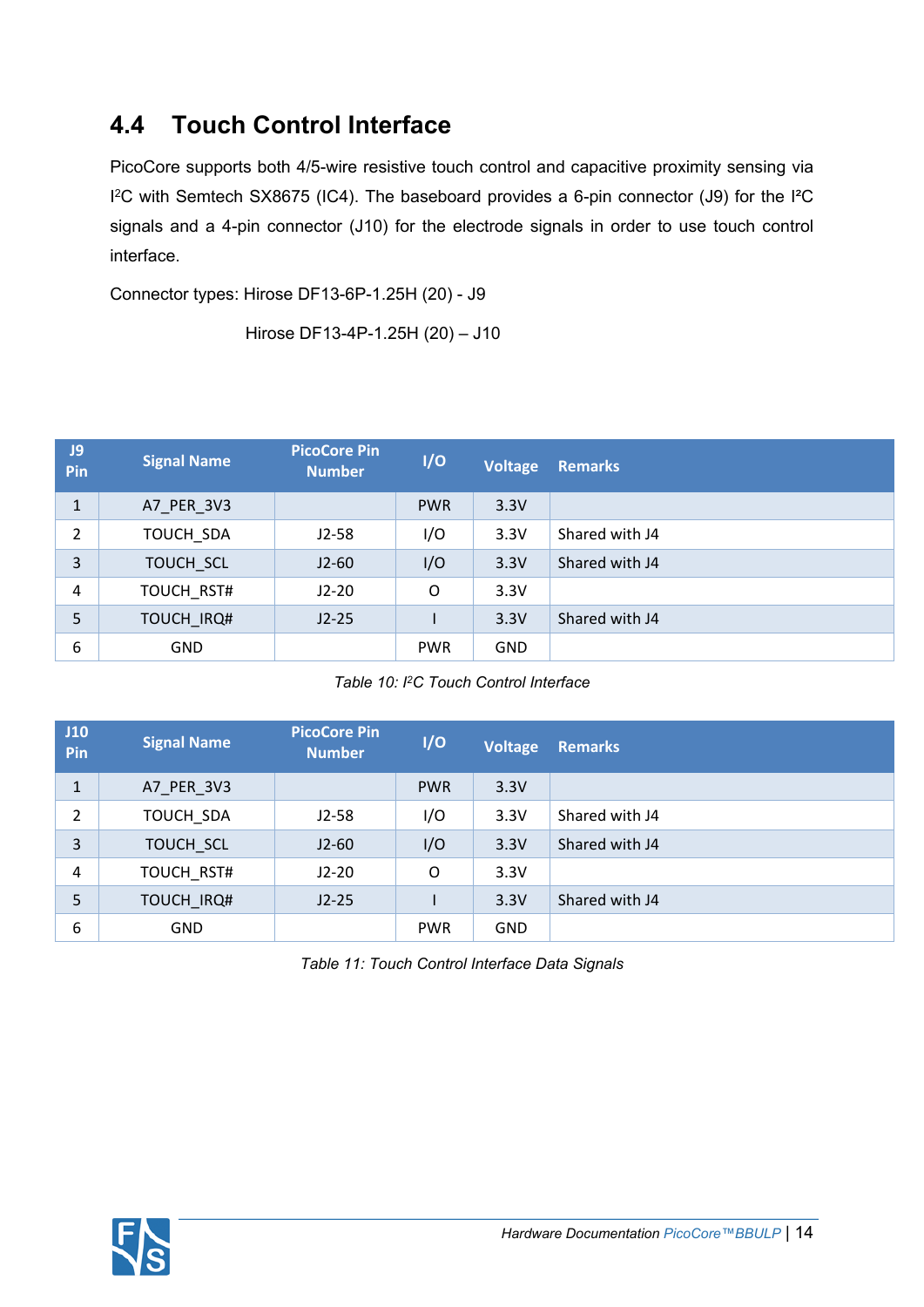## <span id="page-14-0"></span>**4.5 Feature Connectors**

The PicoCore base board provides two feature connectors with 50 pins (J7) and 34 pins (J8).

| J7<br>Pin      | <b>Signal Name</b>                   | <b>PicoCore Pin</b><br><b>Number</b> | I/O            | <b>Voltage</b> | <b>Remarks</b>                              |
|----------------|--------------------------------------|--------------------------------------|----------------|----------------|---------------------------------------------|
| $\mathbf{1}$   | A7_PER_3V3                           |                                      | <b>PWR</b>     | 3.3V           |                                             |
| $\overline{2}$ | VDD_PER_3V3                          |                                      | <b>PWR</b>     | 3.3V           |                                             |
| $\mathbf{3}$   | PTC16                                | $J3-40$                              | I/O            | 1.8V           | <b>GPIO</b>                                 |
| $\overline{a}$ | PTC17                                | $J3-42$                              | I/O            | 1.8V           | <b>GPIO</b>                                 |
| 5              | PTC18                                | $J3-44$                              | I/O            | 1.8V           | <b>GPIO</b>                                 |
| 6              | PTF3                                 | $J3-64$                              | I/O            | 3.3V           | <b>GPIO</b>                                 |
| $\overline{7}$ | PTF6                                 | $J3-58$                              | I/O            | 3.3V           | <b>GPIO</b>                                 |
| 8              | PTF7                                 | $J3-56$                              | I/O            | 3.3V           | <b>GPIO</b>                                 |
| $\overline{9}$ | PTF8                                 | $J3-54$                              | I/O            | 3.3V           | <b>GPIO</b>                                 |
| 10             | PTF9                                 | $J3-52$                              | I/O            | 3.3V           | <b>GPIO</b>                                 |
| 11             | <b>GND</b>                           |                                      | <b>PWR</b>     | <b>GND</b>     |                                             |
| 12             | SPI3_SCK                             | $J3-63$                              |                | 3.3V           |                                             |
| 13             | UART7_TX                             | $J2-54$                              | $\mathsf O$    | 3.3V           |                                             |
| 14             | SPI3_CSO                             | $J3-61$                              | L              | 3.3V           |                                             |
| 15             | UART7_RX                             | $J2-56$                              |                | 3.3V           |                                             |
| 16             | A7_PER_3V3 /<br>SPI3_SIN / I2C5_SCL  | $- /$ J3-67 / J3-<br>62              | I/O            | 3.3V           | Depends on the position of the code switch. |
| 17             | A7_PER_3V3 /<br>SPI3_SOUT / I2C5_SDA | $-$ / J3-65 / J3-<br>60              | I/O            | 3.3V           | Depends on the position of the code switch. |
| 18             | PTF11                                | $J3-48$                              | I/O            | 3.3V           | <b>GPIO</b>                                 |
| 19             | <b>PTF10</b>                         | $J3-50$                              | I/O            | 3.3V           | <b>GPIO</b>                                 |
| 20             | DAC1_OUT                             | $J2-71$                              | O              |                |                                             |
| 21             | DACO_OUT                             | $J2-69$                              | $\mathbf{I}$   |                |                                             |
| 22             | PTC9                                 | $J3-28$                              | I/O            | 1.8V           | <b>GPIO</b>                                 |
| 23             | NC                                   | $\mathsf{X}$                         | $\mathsf{X}$   | $\mathsf{X}$   |                                             |
| 24             | PTC12                                | $J3-32$                              | I/O            | 1.8V           | <b>GPIO</b>                                 |
| 25             | PTC11                                | $J3-30$                              | I/O            | 1.8V           | <b>GPIO</b>                                 |
| 26             | PTC13                                | $J3-34$                              | I/O            | 1.8V           | <b>GPIO</b>                                 |
| 27             | <b>GND</b>                           |                                      | <b>PWR</b>     | <b>GND</b>     |                                             |
| 28             | NC                                   | $\mathsf{X}$                         | $\pmb{\times}$ | $\pmb{\times}$ |                                             |
| 29             | UART6_CTS                            | $J2-31$                              | $\mathsf O$    | VDD_PTE        |                                             |
| 30             | NC                                   | X                                    | Χ              | $\pmb{\times}$ |                                             |
| 31             | UART6_RTS                            | $J2-33$                              |                | VDD_PTE        |                                             |
| 32             | A7_PER_1V8                           |                                      | <b>PWR</b>     | 1.8V           |                                             |

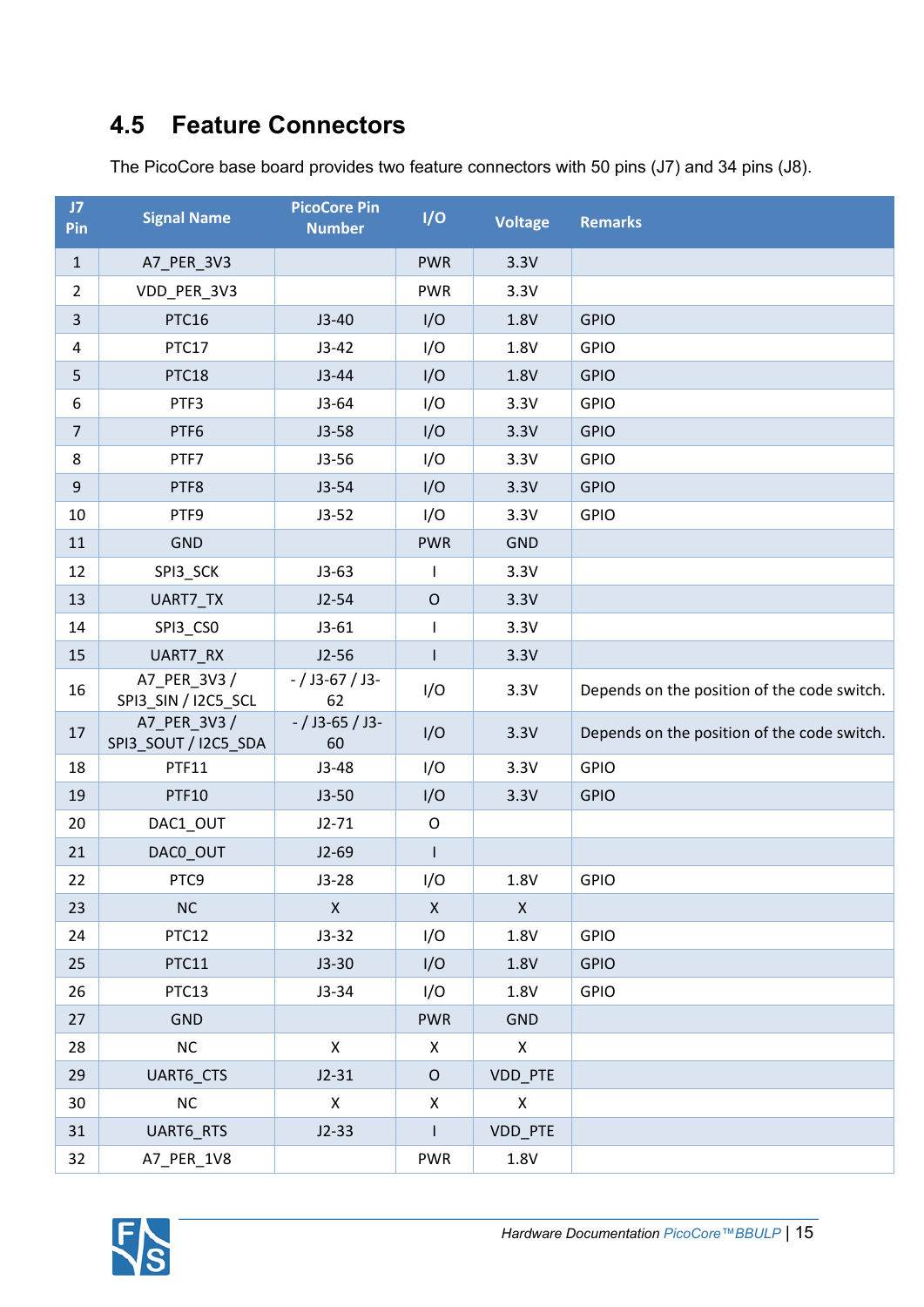| J7<br>Pin | <b>Signal Name</b> | <b>PicoCore Pin</b><br><b>Number</b> | I/O            | <b>Voltage</b> | <b>Remarks</b> |
|-----------|--------------------|--------------------------------------|----------------|----------------|----------------|
| 33        | UART6_TX           | $J2-35$                              | T              | VDD_PTE        |                |
| 34        | M4_PER_3V3         |                                      | <b>PWR</b>     | 3.3V           |                |
| 35        | UART6_RX           | $J2-37$                              | $\mathsf O$    | VDD_PTE        |                |
| 36        | UART5_RX           | $J2-47$                              | $\mathsf O$    | V1.8V          |                |
| 37        | GND                |                                      | <b>PWR</b>     | GND            |                |
| 38        | UART5_TX           | $J2-45$                              |                | 1.8V           |                |
| 39        | A7_PER_3V3         |                                      | <b>PWR</b>     | 3.3V           |                |
| 40        | VDD_PER_5V0        |                                      | <b>PWR</b>     | 5.0V           |                |
| 41        | <b>MICIN</b>       | $J2-80$                              |                |                |                |
| 42        | <b>GND</b>         |                                      | <b>PWR</b>     | <b>GND</b>     |                |
| 43        | NC                 | $\mathsf{X}$                         | $\pmb{\times}$ | $\pmb{\times}$ |                |
| 44        | <b>RIN</b>         | $J2-76$                              |                |                |                |
| 45        | <b>ROUT</b>        | $J2-73$                              | $\mathsf O$    |                |                |
| 46        | <b>GND</b>         |                                      | <b>PWR</b>     | <b>GND</b>     |                |
| 47        | <b>GND</b>         |                                      | <b>PWR</b>     | GND            |                |
| 48        | $\mathsf{LIN}$     | $J2-74$                              |                |                |                |
| 49        | LOUT               | $J2-68$                              | $\mathsf O$    |                |                |
| 50        | <b>GND</b>         |                                      | <b>PWR</b>     | <b>GND</b>     |                |

<span id="page-15-0"></span>*Table 12: 50-pin Feature Connector Pin Layout*

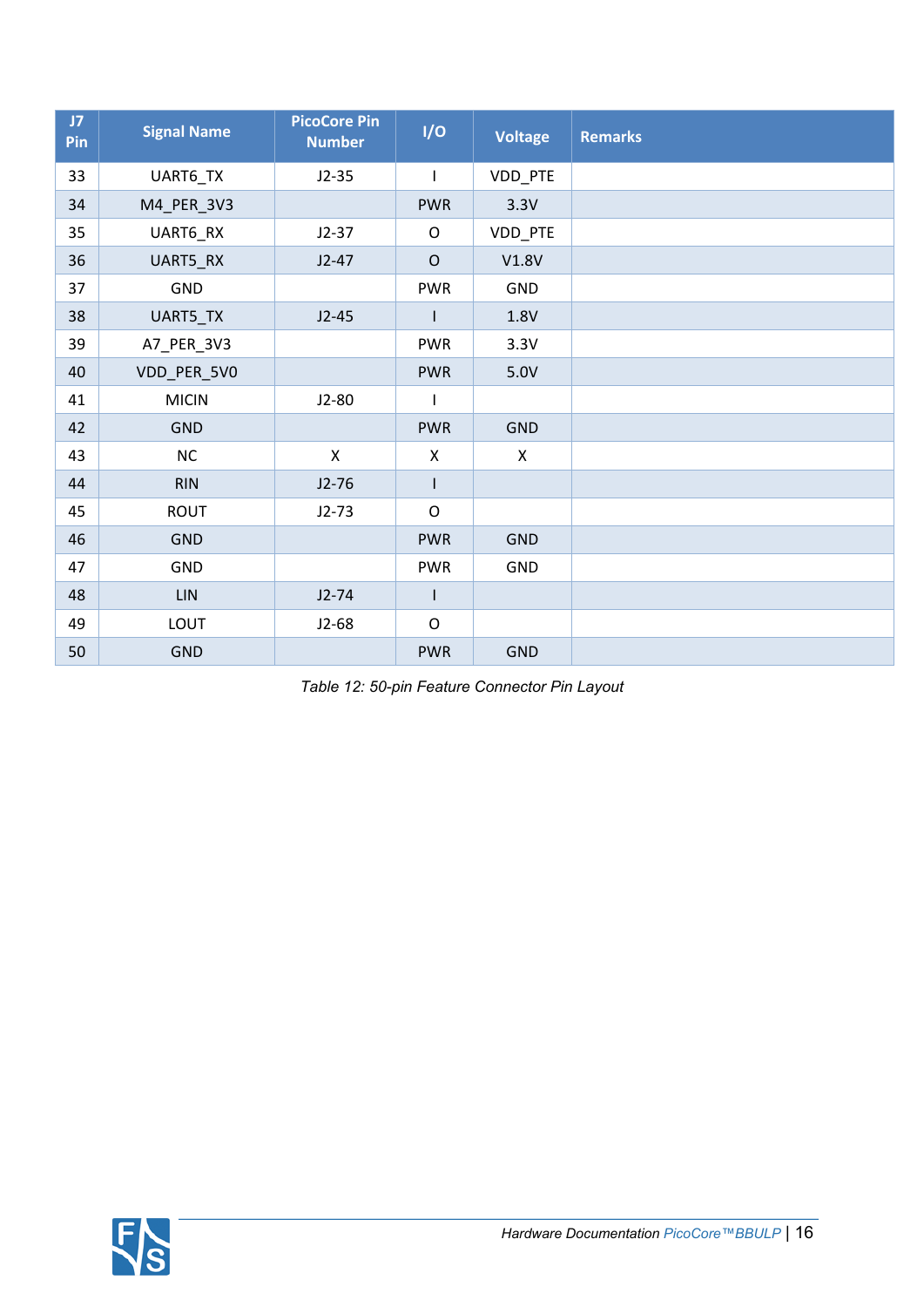| J8<br>Pin      | <b>Signal Name</b> | <b>PicoCore Pin</b><br><b>Number</b> | I/O          | <b>Voltage</b> | <b>Remarks</b> |
|----------------|--------------------|--------------------------------------|--------------|----------------|----------------|
| $\mathbf{1}$   | A7_PER_1V8         |                                      | <b>PWR</b>   | 1.8V           |                |
| $\overline{2}$ | A7_PER_3V3         |                                      | <b>PWR</b>   | 3.3V           |                |
| $\overline{3}$ | VDD_PTE            |                                      | <b>PWR</b>   | VDD_PTE        |                |
| $\overline{4}$ | M4_PER_3V3         |                                      | <b>PWR</b>   | 3.3V           |                |
| 5              | PTA3               | $J3-41$                              | I/O          | 3.3V           | <b>GPIO</b>    |
| 6              | VDD_PER_5V0        |                                      | <b>PWR</b>   | 5.0V           |                |
| $\overline{7}$ | PTA13              | $J3-37$                              | I/O          | 3.3V           | <b>GPIO</b>    |
| 8              | PTA12              | $J3-39$                              | I/O          | 3.3V           | <b>GPIO</b>    |
| $\overline{9}$ | SEN_INT#           | $J2-52$                              | $\mathbf{I}$ |                |                |
| 10             | I2CO_SDA           | $J2-65$                              | I/O          | 3.3V           |                |
| 11             | I2CO_SCL           | $J2-63$                              | I/O          | 3.3V           |                |
| 12             | PTB <sub>2</sub>   | $J3-49$                              | I/O          | 1.8V           | <b>GPIO</b>    |
| 13             | PTB3               | $J3-51$                              | I/O          | 1.8V           | <b>GPIO</b>    |
| 14             | PTB10              | $J3-53$                              | I/O          | 1.8V           | <b>GPIO</b>    |
| 15             | PTB11              | $J3-55$                              | I/O          | 1.8V           | <b>GPIO</b>    |
| 16             | GND                |                                      | <b>PWR</b>   | GND            |                |
| 17             | PTB14              | $J3-57$                              | I/O          | 1.8V           | <b>GPIO</b>    |
| 18             | PTA14              | $J3-35$                              | I/O          | 3.3V           | <b>GPIO</b>    |
| 19             | PTA15              | $J3-33$                              | I/O          | 3.3V           | <b>GPIO</b>    |
| 20             | PTA23              | $J3-31$                              | I/O          | 3.3V           | <b>GPIO</b>    |
| 21             | PTA31              | $J3-29$                              | I/O          | 3.3V           | <b>GPIO</b>    |
| 22             | PTB1               | $J3-47$                              | I/O          | 1.8V           | <b>GPIO</b>    |
| 23             | UART2_CTS          | $J2-48$                              |              | 3.3V           |                |
| 24             | I2C3_SDA           | $J2-51$                              | I/O          | 1.8V           |                |
| 25             | UART2_RTS          | $J2-46$                              | $\mathsf O$  | 3.3V           |                |
| 26             | I2C3_SCL           | $J2-49$                              | I/O          | 1.8V           |                |
| 27             | UART2_TX           | $J2-42$                              | $\mathsf O$  | 3.3V           |                |
| 28             | GND                |                                      | <b>PWR</b>   | <b>GND</b>     |                |
| 29             | UART2_RX           | $J2-44$                              | $\mathbf{I}$ | 3.3V           |                |
| 30             | GND                |                                      | <b>PWR</b>   | <b>GND</b>     |                |
| 31             | <b>GND</b>         |                                      | <b>PWR</b>   | <b>GND</b>     |                |
| 32             | GND                |                                      | <b>PWR</b>   | GND            |                |
| 33             | <b>GND</b>         |                                      | <b>PWR</b>   | <b>GND</b>     |                |
| 34             | GND                |                                      | <b>PWR</b>   | GND            |                |

<span id="page-16-0"></span>*Table 13: 34-pin Feature Connector Pin Layout*

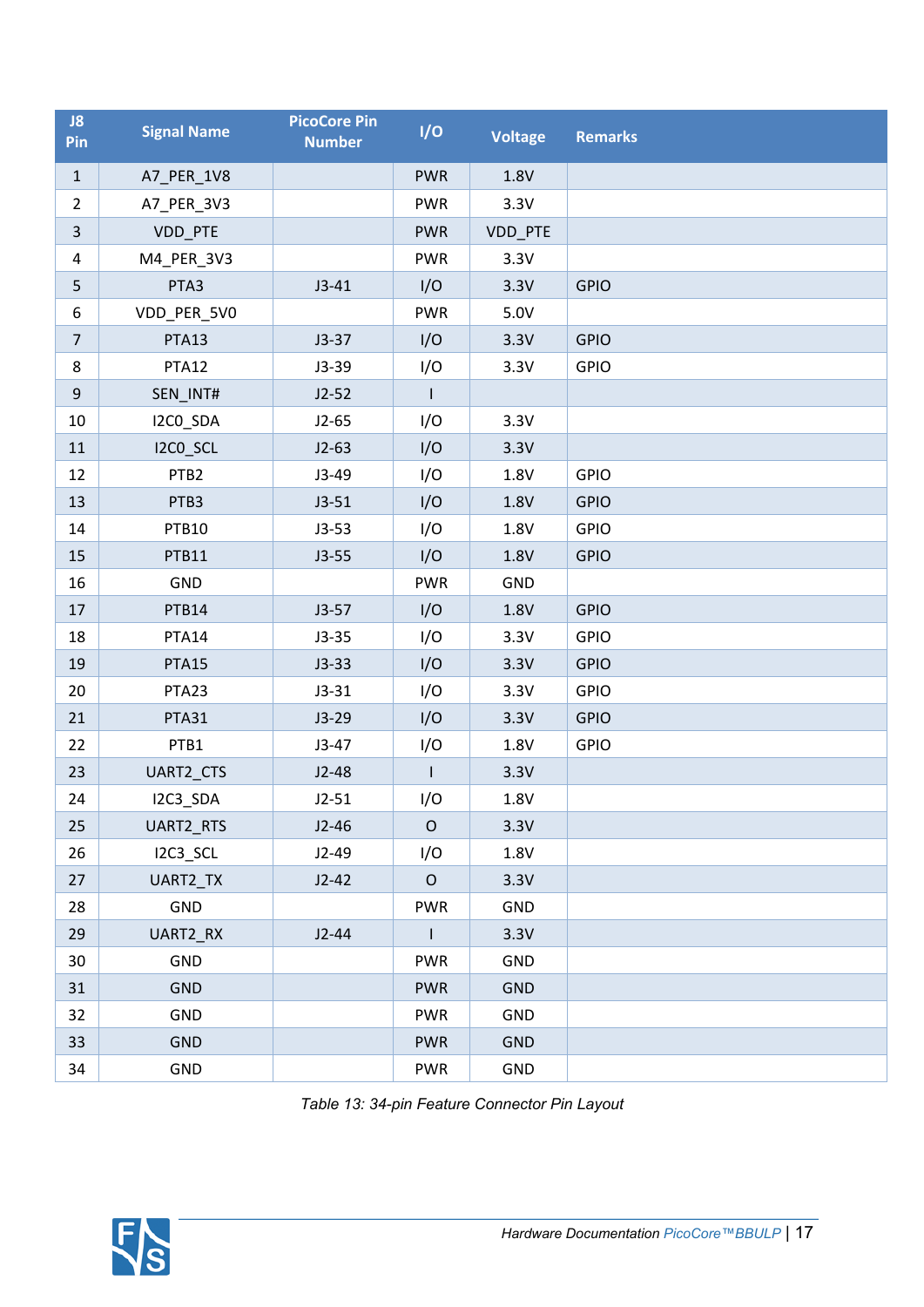#### <span id="page-17-0"></span>**4.6 Buttons and Switches**

On PicoCore™BBULP baseboard there are 4 buttons to operate general preset functions.

| Ref.            | <b>Signal Name</b> | <b>PicoCore Pin</b><br><b>Number</b> | <b>Function</b>         | <b>Usage</b>                                           |
|-----------------|--------------------|--------------------------------------|-------------------------|--------------------------------------------------------|
| SW1             | <b>TAMPER DET</b>  | $J3-17$                              | <b>Tamper Detection</b> |                                                        |
| SW <sub>2</sub> | RESETIN#           | $J3-10$                              | Reset CPU               | Normal Push to Reset CPU                               |
| SW <sub>3</sub> | IMX ON/OFF         | $J3-7$                               | CPU On/Off              | 1 Second-Long Push to ON<br>5-Seconds-Long Push to OFF |
| SW4             | <b>BOOTSEL#</b>    | $J2-64$                              | <b>Boot Selection</b>   |                                                        |

<span id="page-17-1"></span>*Table 14: Buttons and their Functions* 

There are also 2 coding switches on the baseboard in order to choose optional SPI3 and I2C5 serial interfaces.

| Ref.            | <b>Pin Number</b> | <b>Usage</b>                                                                                               |
|-----------------|-------------------|------------------------------------------------------------------------------------------------------------|
| SW <sub>5</sub> | $J7-16$           | 1) Pull-Up for the Chosen Data Line (Use when necessary)<br>SPI3 SIN<br>2)<br>3) I2C5 SCL<br>NC<br>4)      |
| SW <sub>6</sub> | J7-17             | 1) Pull-Up for the Chosen Data Line (Use when necessary)<br>SPI3_SOUT<br>I2C5 SDA<br>3)<br><b>NC</b><br>4) |

<span id="page-17-2"></span>*Table 15: Coding Switches Pin Layout*

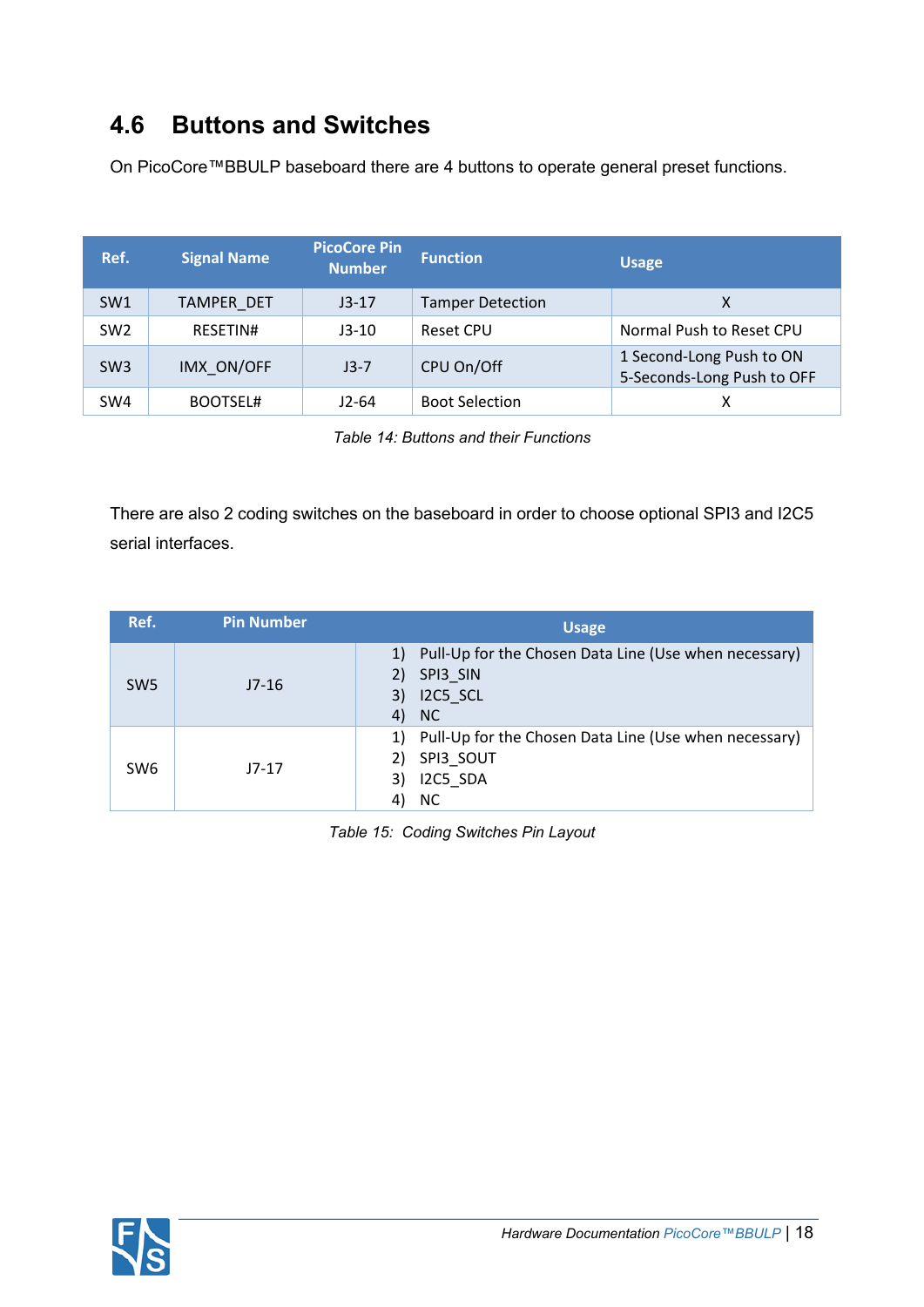## <span id="page-18-0"></span>**4.7 Serial Interface Connectors (J13 & J14)**

J13 connector is for debugging A7 Core with 1.8V logic level. (UART4: without line flow control)

J14 connector is for debugging M4 Core with 3.3V logic level. (UART0: with line flow control lines RTS and CTS)

| J13<br>Pin       | <b>Signal Name</b> | <b>PicoCore Pin</b><br><b>Number</b> | I/O                       | <b>Voltage</b>            | <b>Remarks</b>         |
|------------------|--------------------|--------------------------------------|---------------------------|---------------------------|------------------------|
| $1\,$            | <b>NC</b>          | $\mathsf{X}$                         | $\mathsf{X}$              | $\boldsymbol{\mathsf{X}}$ |                        |
| $\overline{2}$   | <b>NC</b>          | X                                    | $\pmb{\times}$            | X                         |                        |
| $\overline{3}$   | RX4                |                                      |                           |                           | $\rightarrow$ UART4_RX |
| $\overline{4}$   | <b>NC</b>          | X                                    | X                         | $\boldsymbol{\mathsf{X}}$ |                        |
| 5                | TX4                |                                      |                           |                           | $\rightarrow$ UART4_TX |
| $\boldsymbol{6}$ | NC                 | X                                    | X                         | $\boldsymbol{\mathsf{X}}$ |                        |
| $\overline{7}$   | NC                 | X                                    | $\boldsymbol{\mathsf{X}}$ | $\mathsf{X}$              |                        |
| 8                | <b>NC</b>          | X                                    | X                         | X                         |                        |
| 9                | <b>GND</b>         |                                      | <b>PWR</b>                | <b>GND</b>                |                        |
| 10               | VCC_COM            |                                      | <b>PWR</b>                | 5V                        |                        |

<span id="page-18-1"></span>*Table 16: J13 Pin Layout*

| J14<br>Pin     | <b>Signal Name</b> | <b>PicoCore Pin</b><br><b>Number</b> | I/O                       | <b>Voltage</b>            | <b>Remarks</b>         |
|----------------|--------------------|--------------------------------------|---------------------------|---------------------------|------------------------|
| $\mathbf 1$    | <b>NC</b>          | $\mathsf{X}$                         | $\mathsf{X}$              | $\boldsymbol{\mathsf{X}}$ |                        |
| $\overline{2}$ | <b>NC</b>          | Χ                                    | $\boldsymbol{\mathsf{X}}$ | $\boldsymbol{\mathsf{X}}$ |                        |
| 3              | RX <sub>0</sub>    |                                      |                           |                           | $\rightarrow$ UART4_RX |
| 4              | RTS0               | $\mathsf{X}$                         | $\boldsymbol{\mathsf{X}}$ | X                         | $\rightarrow$ PTA1     |
| 5              | TX9                |                                      |                           |                           | $\rightarrow$ UART4_TX |
| 6              | CTS <sub>0</sub>   | X                                    | X                         | $\boldsymbol{\mathsf{X}}$ | $\rightarrow$ PTAO     |
| $\overline{7}$ | <b>NC</b>          | $\mathsf{X}$                         | $\boldsymbol{\mathsf{X}}$ | $\boldsymbol{\mathsf{X}}$ |                        |
| 8              | <b>NC</b>          | Χ                                    | X                         | X                         |                        |
| 9              | <b>GND</b>         |                                      | <b>PWR</b>                | <b>GND</b>                |                        |
| 10             | VCC_COM            |                                      | <b>PWR</b>                | 5V                        |                        |

<span id="page-18-2"></span>*Table 17: J14 Pin Layout*

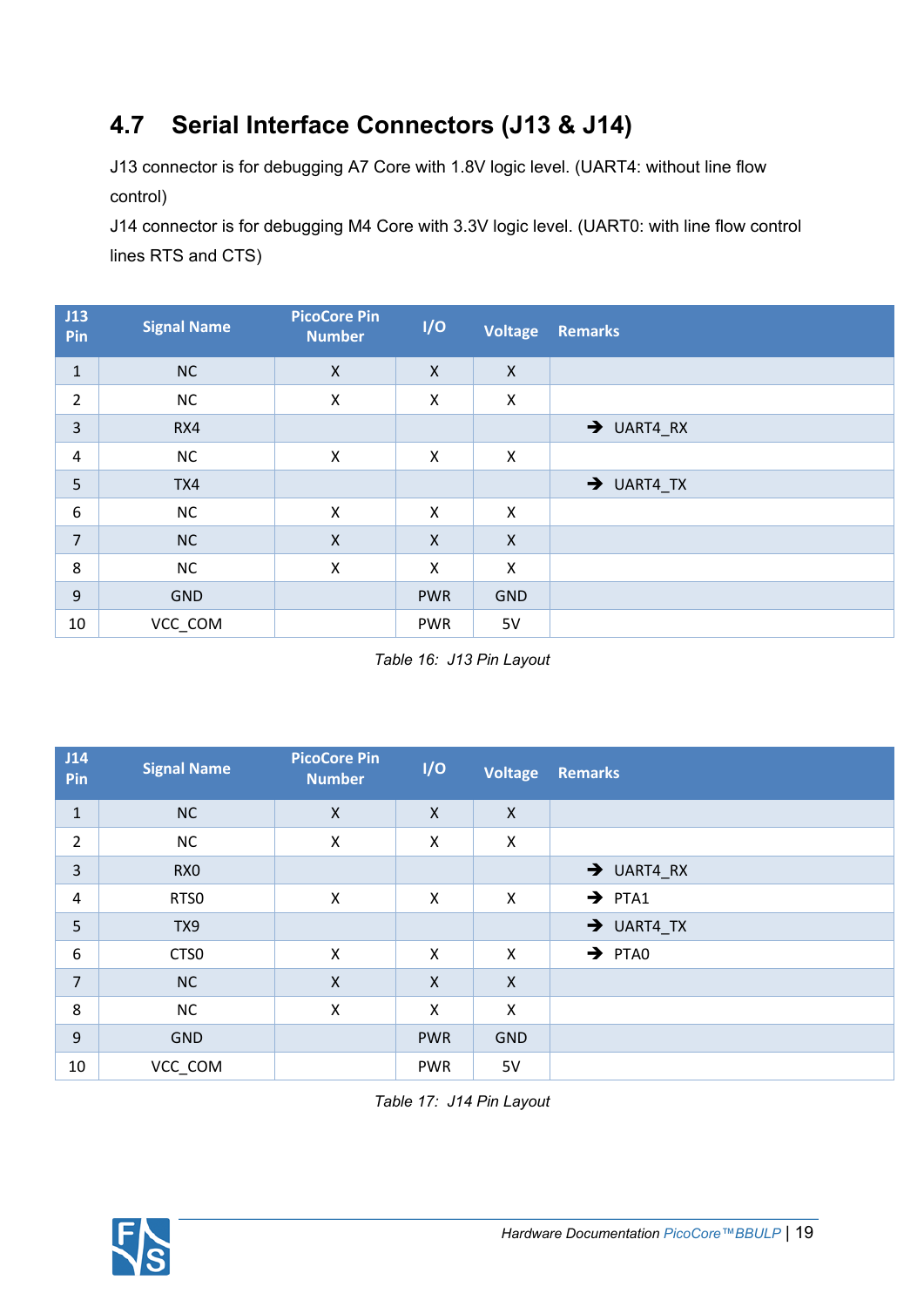

<span id="page-19-0"></span>*Figure 9: Serial Debug Interface Schematic*

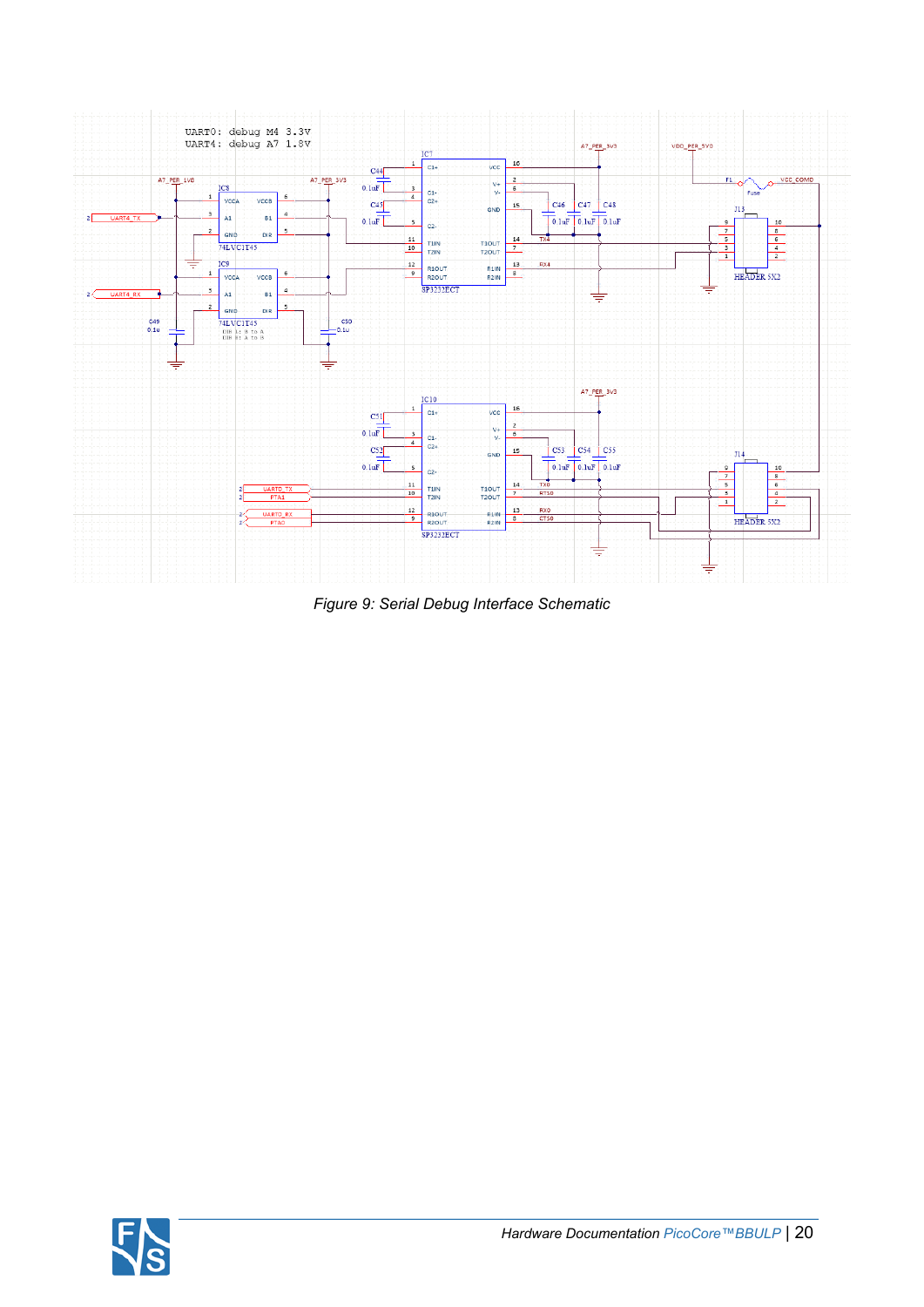## <span id="page-20-0"></span>**5 Electrical Characteristic**

#### <span id="page-20-1"></span>**5.1 Power Inputs**

| <b>Signal Name</b>        | <b>Connector</b>                         | <b>Remarks</b>               |
|---------------------------|------------------------------------------|------------------------------|
| PSU 5VO                   | $J15 - Pin3$                             | $OVDD*+0.3$                  |
| VBAT IN <sup>1</sup>      | $J15 - Pin2$                             | RTC battery input voltage    |
| USB OTG VBUS <sup>2</sup> | $J6 - Pin1$                              | USB input supply voltage     |
| VBAT 4V2                  | $J16 - Pin1$                             | Battery input supply voltage |
| <b>GND</b>                | GND, connect all GND pins to GND a plane |                              |

*1: Leave open if not used*

*2: Input in device mode*

<span id="page-20-3"></span>*Table 18: Power Inputs*

## <span id="page-20-2"></span>**5.2 Recommended Operation Conditions**

| Parameter      | <b>Description</b>            | Min. | Typ. | Max. | <b>Unit</b> |
|----------------|-------------------------------|------|------|------|-------------|
| PSU_5V0        | Power Supply Voltage          | 4.5  | 5.0  | 5.5  | V           |
| <b>VBAT IN</b> | <b>RTC Supply Voltage</b>     | 2.2  | 3.0  | 3.45 | V           |
| VBAT 4V2       | <b>Battery Supply Voltage</b> | 3.78 | 4.2  | 4.62 | V           |
| USB_OTG_VBUS   | <b>USB Supply Voltage</b>     | 4.5  | 5.0  | 5.5  | V           |

<span id="page-20-4"></span>*Table 19: Recommended Operation Conditions*

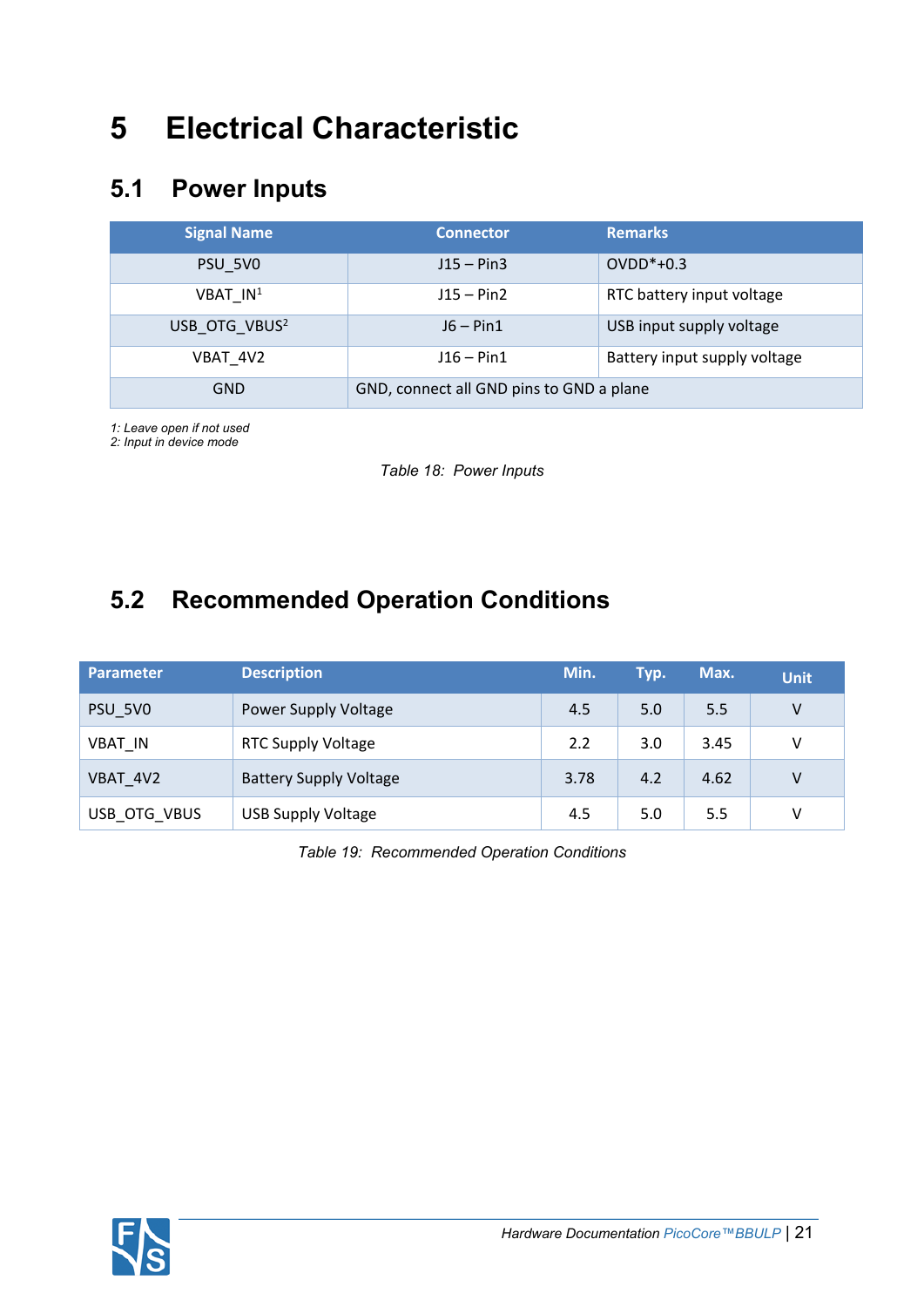## <span id="page-21-0"></span>**6 Review service**

F&S provide a schematic review service for your baseboard implementation. Please send your schematic as searchable PDF to [support@fs-net.de.](mailto:support@fs-net.de)

## <span id="page-21-1"></span>**7 ESD and EMI Implementation**

On the PicoCoreBBULP base board there are ESD protection diodes for Mini-USB and Audio Jack connectors. The other connectors do not have any protection, because of their immunity to ESD. To reduce EMI the PicoCoreMX7ULP supports Spread spectrum. This will normally reduce EMI between 9 and 12 dB and so this decrease your shielding requirements. We strictly recommend having your baseboard with controlled impedance and wires as short as possible.

A helpful guide is available from TI; just search for slva680 at ti.com.

## <span id="page-21-2"></span>**8 Second source rules**

F&S qualifies their second sources for parts autonomously, as long as this does not touch the technical characteristics of the product. This is necessary to guarantee delivery times and product life. A setup of release samples with released second sources is not possible.

F&S does not use broker components without the consent of the customer.

# <span id="page-21-3"></span>**9 ROHS and REACH statement**

All F&S designs are created from lead-free components and are completely ROHS compliant.

The products we supply do not contain any substance on the latest candidate list published by the European Chemicals Agency according to Article 59(1,10) of Regulation (EC) 1907/2006 (REACH) in a concentration above 0.1 mass %.

Consequently, the obligations in No. 1 and 2 paragraphs in Annex are not relevant here. Please understand that F&S is not performing any chemical analysis on its products to testify REACH compliance and is therefore not able to fill out any detailed inquiry forms.

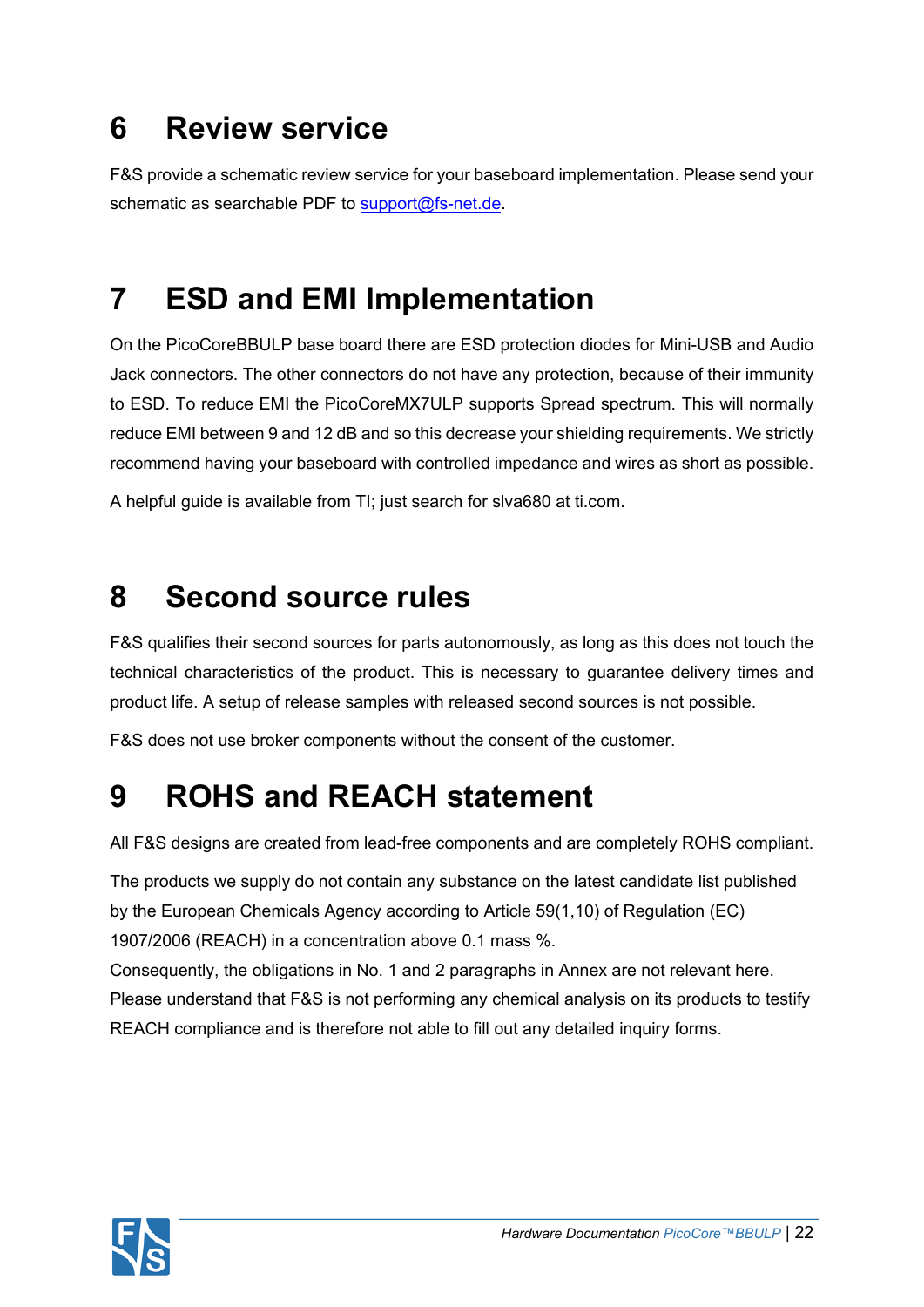## <span id="page-22-0"></span>**10 Matrix Code Sticker**

All F&S hardware will ship with a matrix code sticker including the serial number. Enter your serial number here<https://www.fs-net.de/en/support/serial-number-info-and-rma/>to get information on shipping date and type of board.

<span id="page-22-1"></span>

*Figure 10: Matrix Code Sticker*

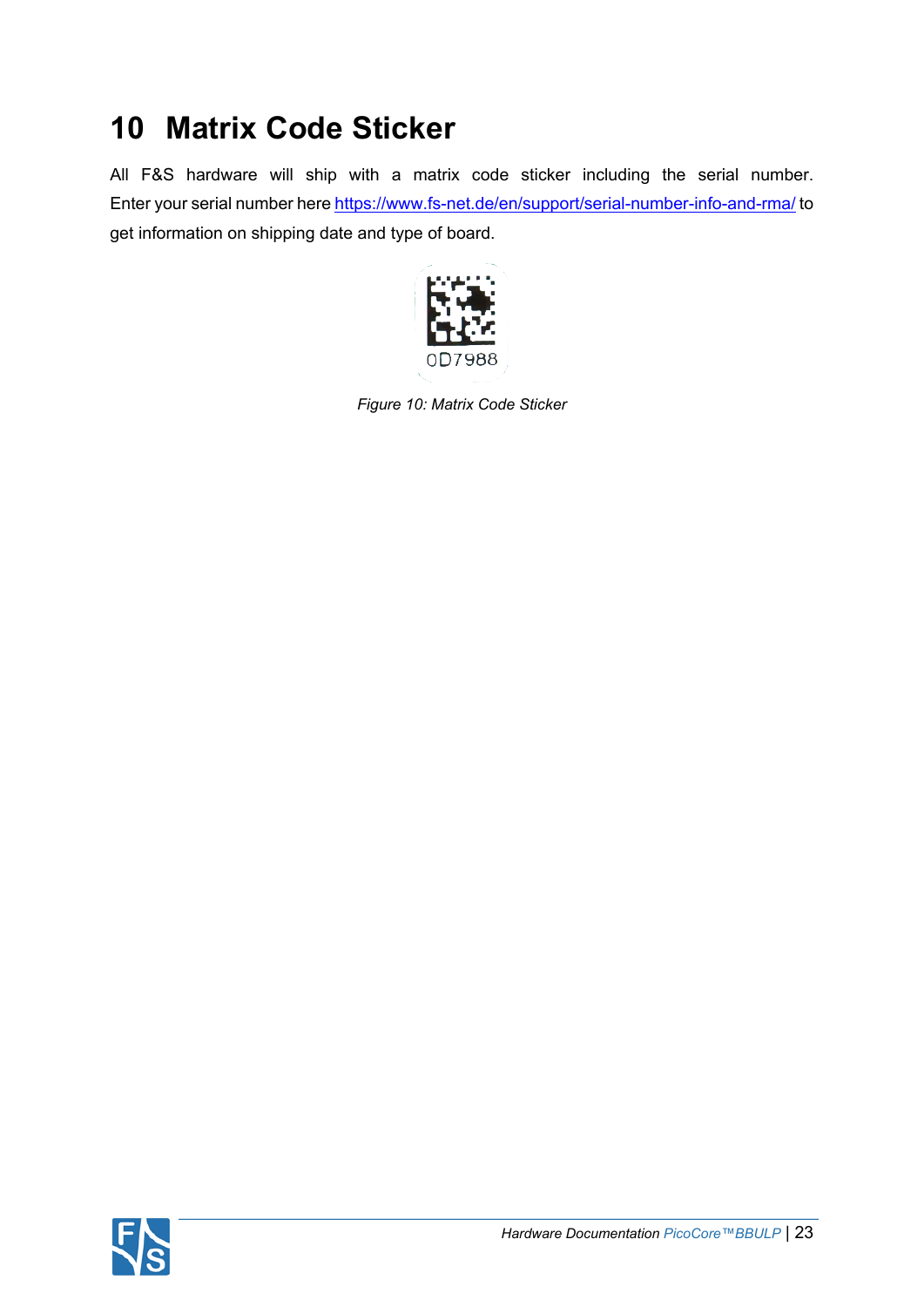# <span id="page-23-0"></span>**11 Appendix**

#### <span id="page-23-1"></span>**Important Notice**

The information in this publication has been carefully checked and is believed to be entirely accurate at the time of publication. F&S Elektronik Systeme ("F&S") assumes no responsibility, however, for possible errors or omissions, or for any consequences resulting from the use of the information contained in this documentation.

F&S reserves the right to make changes in its products or product specifications or product documentation with the intent to improve function or design at any time and without notice and is not required to update this documentation to reflect such changes.

F&S makes no warranty or guarantee regarding the suitability of its products for any particular purpose, nor does F&S assume any liability arising out of the documentation or use of any product and specifically disclaims any and all liability, including without limitation any consequential or incidental damages.

Specific testing of all parameters of each device is not necessarily performed unless required by law or regulation.

Products are not designed, intended, or authorized for use as components in systems intended for applications intended to support or sustain life, or for any other application in which the failure of the product from F&S could create a situation where personal injury or death may occur. Should the Buyer purchase or use a F&S product for any such unintended or unauthorized application, the Buyer shall indemnify and hold F&S and its officers, employees, subsidiaries, affiliates, and distributors harmless against all claims, costs, damages, expenses, and reasonable attorney fees arising out of, either directly or indirectly, any claim of personal injury or death that may be associated with such unintended or unauthorized use, even if such claim alleges that F&S was negligent regarding the design or manufacture of said product.

Specifications are subject to change without notice.

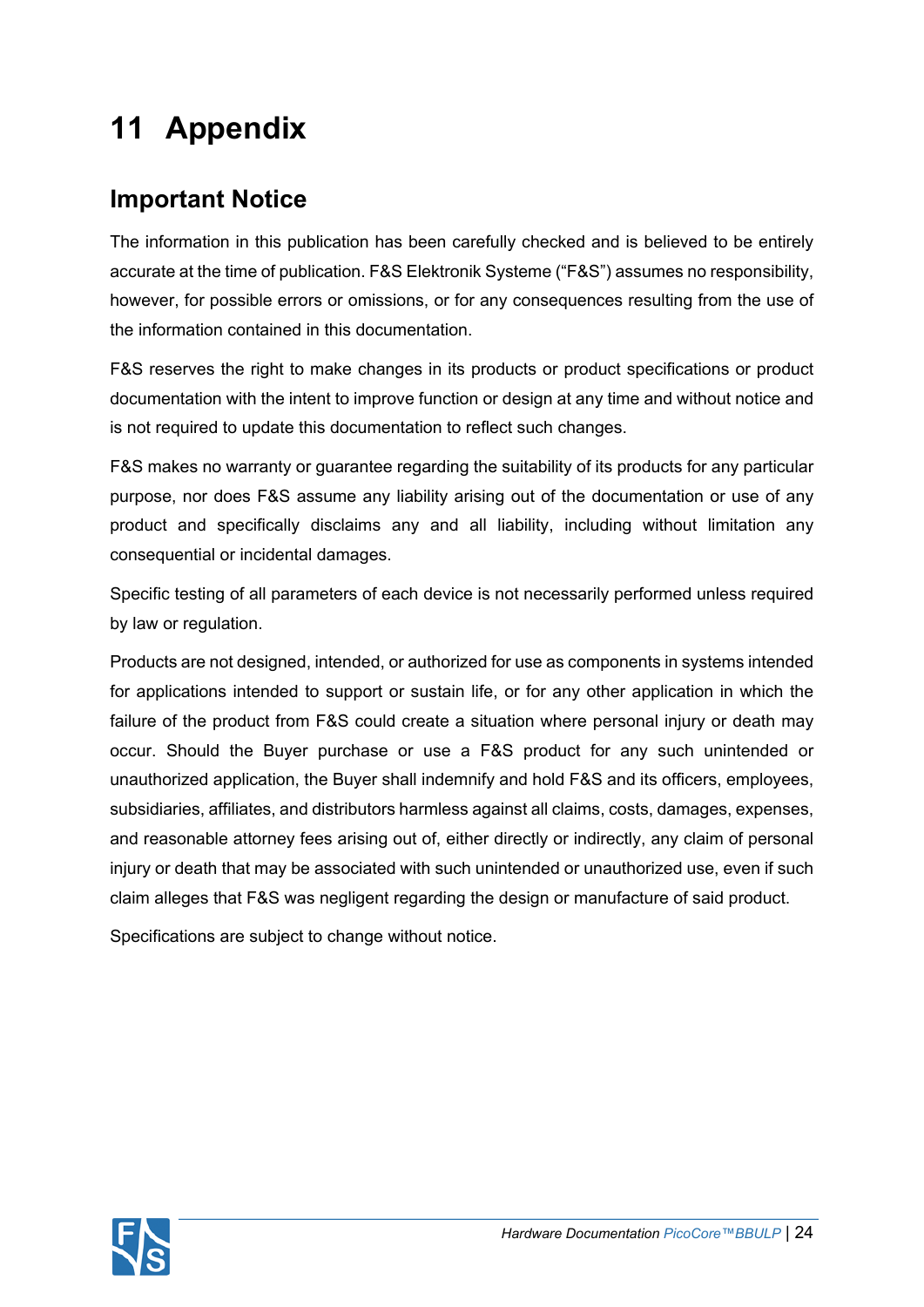#### <span id="page-24-0"></span>**Warranty Terms**

#### **Hardware Warranties**

F&S guarantees hardware products against defects in workmanship and material for a period of one (1) year from the date of shipment. Your sole remedy and F&S's sole liability shall be for F&S, at its sole discretion, to either repair or replace the defective hardware product at no charge or to refund the purchase price. Shipment costs in both directions are the responsibility of the customer. This warranty is void if the hardware product has been altered or damaged by accident, misuse or abuse.

#### **Software Warranties**

Software is provided "AS IS". F&S makes no warranties, either express or implied, with regard to the software object code or software source code either or with respect to any third party materials or intellectual property obtained from third parties. F&S makes no warranty that the software is useable or fit for any particular purpose. This warranty replaces all other warranties written or unwritten. F&S expressly disclaims any such warranties. In no case shall F&S be liable for any consequential damages.

#### **Disclaimer of Warranty**

THIS WARRANTY IS MADE IN PLACE OF ANY OTHER WARRANTY, WHETHER EXPRESSED, OR IMPLIED, OF MERCHANTABILITY, FITNESS FOR A SPECIFIC PURPOSE, NON-INFRINGEMENT OR THEIR EQUIVALENTS UNDER THE LAWS OF ANY JURISDICTION, EXCEPT THE WARRANTY EXPRESSLY STATED HEREIN. THE REMEDIES SET FORTH HEREIN SHALL BE THE SOLE AND EXCLUSIVE REMEDIES OF ANY PURCHASER WITH RESPECT TO ANY DEFECTIVE PRODUCT.

#### **Limitation on Liability**

UNDER NO CIRCUMSTANCES SHALL F&S BE LIABLE FOR ANY LOSS, DAMAGE OR EXPENSE SUFFERED OR INCURRED WITH RESPECT TO ANY DEFECTIVE PRODUCT. IN NO EVENT SHALL F&S BE LIABLE FOR ANY INCIDENTAL OR CONSEQUENTIAL DAMAGES THAT YOU MAY SUFFER DIRECTLY OR INDIRECTLY FROM USE OF ANY PRODUCT. BY ORDERING THE PRODUCT, THE CUSTOMER APPROVES THAT THE F&S PRODUCT, HARDWARE AND SOFTWARE, WAS THOROUGHLY TESTED AND HAS MET THE CUSTOMER'S REQUIREMETS AND SPECIFICATIONS